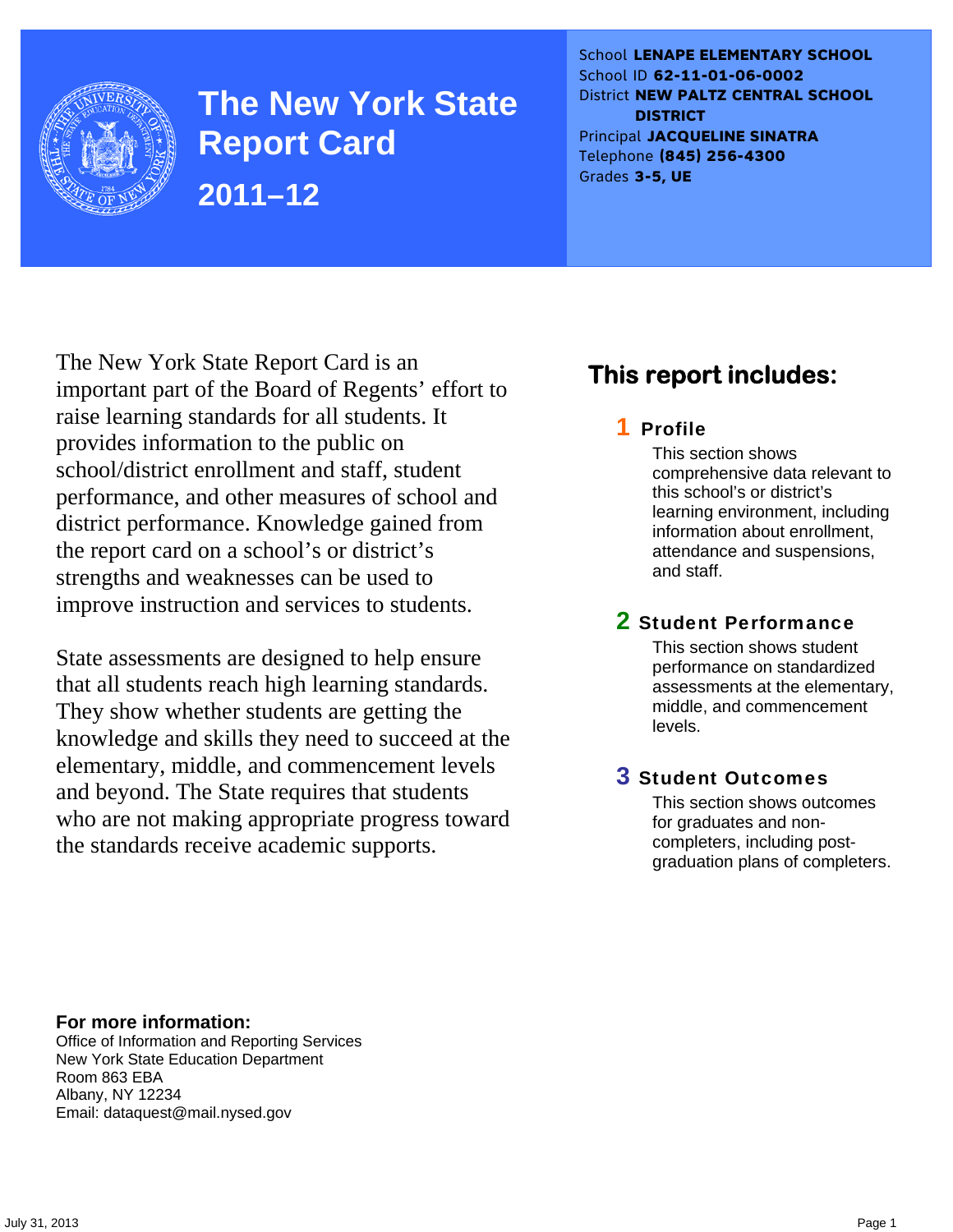**1 Profile** 

School ID **62-11-01-06-0002**

### **Enrollment**

|                            | $2009 - 10$ | $2010 - 11$ | $2011 - 12$  |
|----------------------------|-------------|-------------|--------------|
| Pre-K                      | 0           | $\mathbf 0$ |              |
| Kindergarten               | $\Omega$    | $\Omega$    | 0            |
| Grade 1                    | $\Omega$    | $\Omega$    | 0            |
| Grade 2                    | 0           | $\Omega$    | 0            |
| Grade 3                    | 147         | 175         | 184          |
| Grade 4                    | 164         | 149         | 180          |
| Grade 5                    | 176         | 174         | 153          |
| Grade 6                    | 0           | $\mathbf 0$ | 0            |
| <b>Ungraded Elementary</b> | 3           | $\Omega$    | $\mathbf{1}$ |
| Grade 7                    | 0           | 0           | $\mathbf 0$  |
| Grade 8                    | 0           | $\mathbf 0$ | 0            |
| Grade 9                    | 0           | 0           | 0            |
| Grade 10                   | 0           | 0           | 0            |
| Grade 11                   | $\Omega$    | 0           | 0            |
| Grade 12                   | 0           | $\mathbf 0$ | 0            |
| <b>Ungraded Secondary</b>  | $\Omega$    | $\mathbf 0$ | $\mathbf 0$  |
| Total K-12                 | 490         | 498         | 518          |

### **Average Class Size**

|                       | $2009 - 10$ | $2010 - 11$ | $2011 - 12$ |
|-----------------------|-------------|-------------|-------------|
| <b>Common Branch</b>  | 22          | 20          | 22          |
| Grade 8               |             |             |             |
| English               |             |             |             |
| <b>Mathematics</b>    |             |             |             |
| Science               |             |             |             |
| <b>Social Studies</b> |             |             |             |
| Grade 10              |             |             |             |
| English               |             |             |             |
| <b>Mathematics</b>    |             |             |             |
| Science               |             |             |             |
| <b>Social Studies</b> |             |             |             |

School **LENAPE ELEMENTARY SCHOOL** District **NEW PALTZ CENTRAL SCHOOL DISTRICT**

### **Enrollment Information**

*Enrollment* counts are as of Basic Educational Data System (BEDS) day, which is typically the first Wednesday of October of the school year. Students who attend BOCES programs on a part-time basis are included in a school's and district's enrollment. Students who attend BOCES on a full-time basis or who are placed full time by the district in an out-of-district placement are not included in a school's or district's enrollment. The state public enrollment includes public school districts, charter schools, and NYSED-operated programs. Students classified by districts as "pre-first" are included in first grade counts. Kindergarten and Pre-K counts include halfand full-day students.

### **Average Class Size Information**

*Average Class Size* is the total registration in specified classes divided by the number of those classes with registration. Common Branch refers to self-contained classes in Grades 1–6.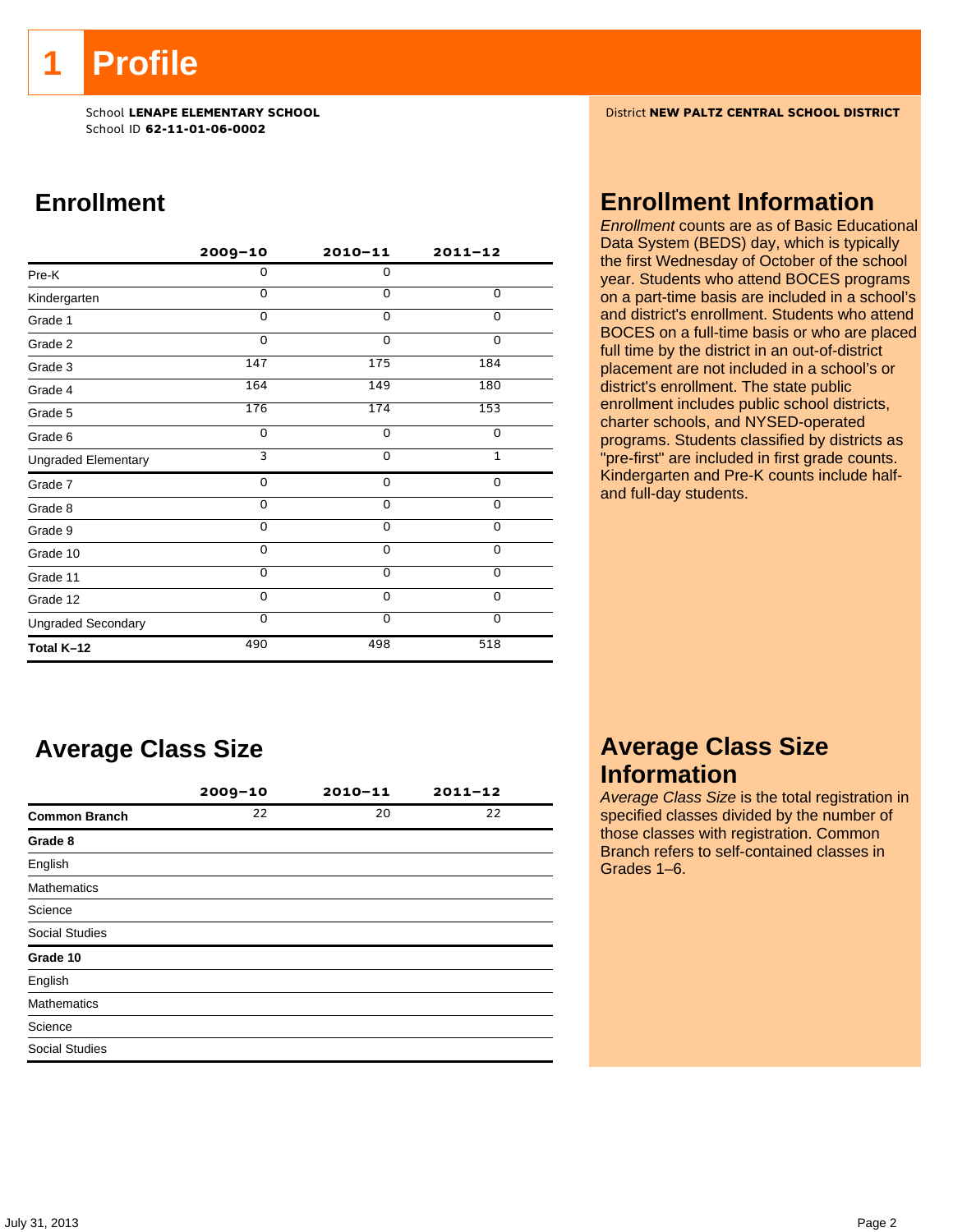# **Profile**

School ID **62-11-01-06-0002**

### **Demographic Factors**

|                                                    | $2009 - 10$  |      |              | $2010 - 11$ | $2011 - 12$ |     |
|----------------------------------------------------|--------------|------|--------------|-------------|-------------|-----|
|                                                    | #            | $\%$ | #            | $\%$        | #           | ℅   |
| Eligible for Free Lunch                            | 92           | 19%  | 93           | 19%         | 97          | 19% |
| Reduced Price Lunch                                | 25           | 5%   | 21           | 4%          | 35          | 7%  |
| Limited English Proficient                         | 13           | 3%   | 11           | 2%          | 13          | 3%  |
| <b>Racial/Ethnic Origin</b>                        |              |      |              |             |             |     |
| American Indian or Alaska Native                   | $\mathbf{1}$ | 0%   | $\mathbf{1}$ | 0%          | 0           | 0%  |
| <b>Black or African American</b>                   | 30           | 6%   | 26           | 5%          | 35          | 7%  |
| Hispanic or Latino                                 | 54           | 11%  | 51           | 10%         | 54          | 10% |
| Asian or Native Hawaiian/Other<br>Pacific Islander | 15           | 3%   | 15           | 3%          | 17          | 3%  |
| White                                              | 384          | 78%  | 397          | 80%         | 412         | 80% |
| Multiracial                                        | 6            | 1%   | 8            | 2%          | 0           | 0%  |

### **Attendance and Suspensions**

|                            |   | $2008 - 09$ |   | $2009 - 10$ | $2010 - 11$ |     |
|----------------------------|---|-------------|---|-------------|-------------|-----|
|                            | # | %           | # | %           | #           | %   |
| Annual Attendance Rate     |   | 95%         |   | 95%         |             | 95% |
| <b>Student Suspensions</b> |   | 0%          | 3 | 1%          |             | 1%  |

School **LENAPE ELEMENTARY SCHOOL** District **NEW PALTZ CENTRAL SCHOOL DISTRICT**

### **Demographic Factors Information**

*Eligible for Free Lunch* and *Reduced-Price Lunch* percentages are determined by dividing the number of approved lunch applicants by the Basic Educational Data System (BEDS) enrollment in full-day Kindergarten through Grade 12.

### **Attendance and Suspensions Information**

*Annual Attendance Rate* is determined by dividing the school's (or district's) total actual attendance by the total possible attendance for a school year. A school's (or district's) actual attendance is the sum of the number of students in attendance on each day the school (or district's schools) was open during the school year. Possible attendance is the sum of the number of enrolled students who should have been in attendance on each day the school (or schools) was open during the school year. The state's *Annual Attendance Rate* is a weighted average of all districtlevel attendance rates.

*Student Suspension* rate is determined by dividing the number of students who were suspended from school (not including inschool suspensions) for one full day or longer anytime during the school year by the Basic Educational Data System (BEDS) day enrollments for that school year. A student is counted only once, regardless of whether the student was suspended one or more times during the school year.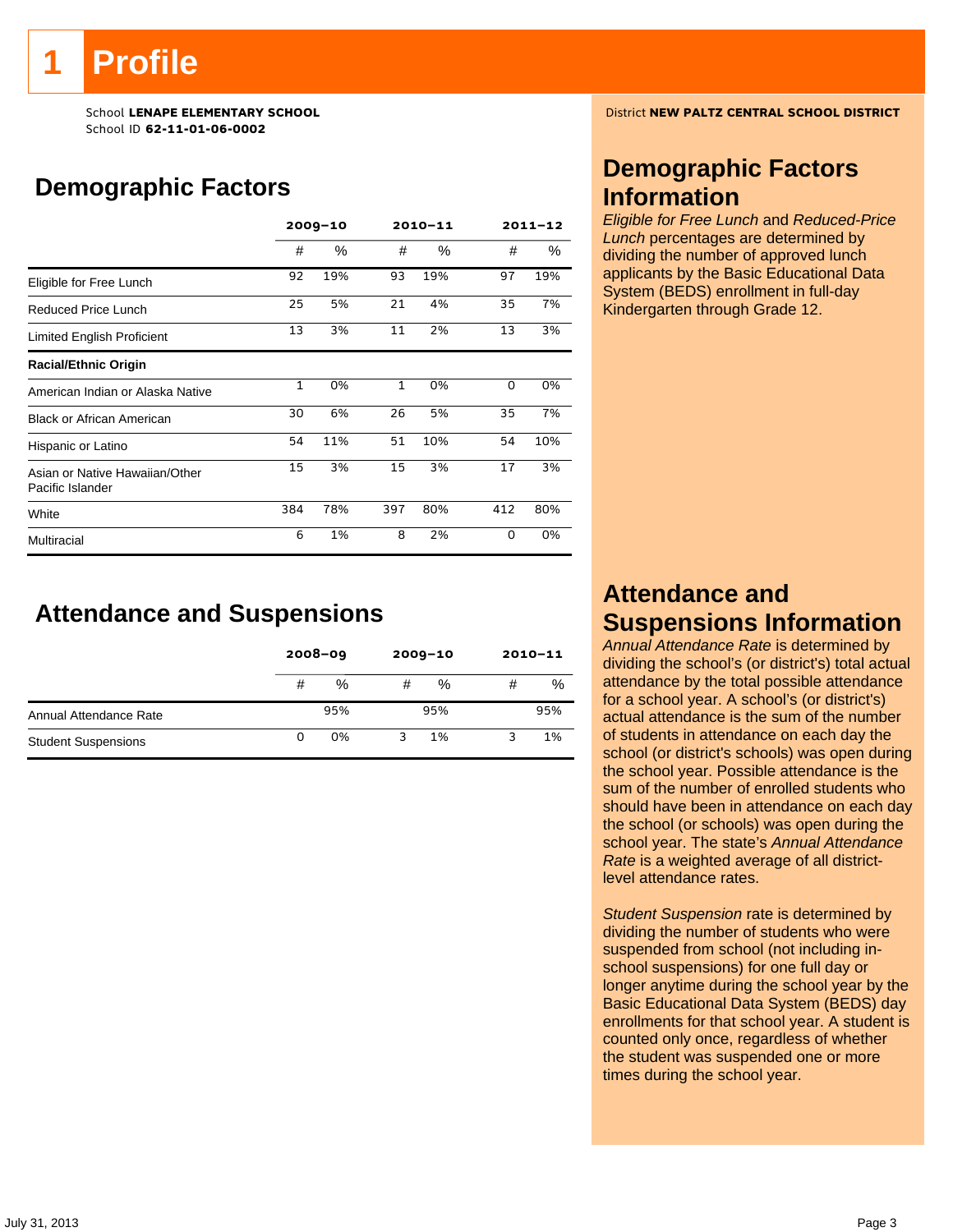## **Profile**

School ID **62-11-01-06-0002**

### **Teacher Qualifications**

|                                                                                         | $2009 - 10$ | 2010-11 | $2011 - 12$ |
|-----------------------------------------------------------------------------------------|-------------|---------|-------------|
| <b>Total Number of Teachers</b>                                                         | 40          | 39      | 38          |
| Percent with No Valid Teaching<br>Certificate                                           | 0%          | 0%      | 0%          |
| Percent Teaching Out of Certification                                                   | 0%          | 0%      | 0%          |
| Percent with Fewer than Three Years of<br>Experience                                    | 5%          | 0%      | 3%          |
| Percentage with Master's Degree Plus<br>30 Hours or Doctorate                           | 15%         | 18%     | 18%         |
| <b>Total Number of Core Classes</b>                                                     | 44          | 39      | 38          |
| Percent Not Taught by Highly Qualified<br>Teachers in This School*                      | 0%          | 0%      | 0%          |
| Percent Not Taught by Highly Qualified<br>Teachers in This District**                   | 1%          | 0%      | 0%          |
| Percent Not Taught by Highly Qualified<br>Teachers in High-Poverty Schools<br>Statewide | 6%          | 5%      | 4%          |
| Percent Not Taught by Highly Qualified<br>Teachers in Low-Poverty Schools<br>Statewide  | 1%          | 0%      | 1%          |
| <b>Total Number of Classes</b>                                                          | 70          | 68      | 60          |
| Percent Taught by Teachers Without<br>Appropriate Certification                         | 1%          | 0%      | 0%          |

\*Not available at the district or statewide level.

\*\*Not available for charter schools or at the statewide level.

### **Teacher Turnover Rate**

|                                                                       | $2008 - 09$ | $2009 - 10$ | 2010-11 |
|-----------------------------------------------------------------------|-------------|-------------|---------|
| Turnover Rate of Teachers with<br>Fewer than Five Years of Experience | 0%          | 29%         | 0%      |
| Turnover Rate of All Teachers                                         | 5%          | 13%         | 8%      |

### **Staff Counts**

|                                       | $2009 - 10$ | $2010 - 11$ | $2011 - 12$ |
|---------------------------------------|-------------|-------------|-------------|
| <b>Total Other Professional Staff</b> |             |             |             |
| Total Paraprofessionals*              | N/A         | N/A         | N/A         |
| <b>Assistant Principals</b>           |             |             |             |
| Principals                            |             |             |             |

\*Not available at the school level.

School **LENAPE ELEMENTARY SCHOOL** District **NEW PALTZ CENTRAL SCHOOL DISTRICT**

### **Teacher Qualifications Information**

The *Percent Teaching Out of Certification* for public schools is the percent doing so on more than an incidental basis; that is, the percent teaching for more than five periods per week outside certification.

*Core Classes* are primarily K–6 common branch, English, mathematics, science, social studies, art, music, and foreign languages. To be *Highly Qualified*, a teacher must have at least a Bachelor's degree, be certified to teach in the subject area or otherwise in accordance with state standards, and show subject matter competency.

In public schools, a teacher who taught one class outside of the certification area(s) is counted as *Highly Qualified* provided that 1) the teacher had been determined by the school or district through the HOUSSE process or other state-accepted methods to have demonstrated acceptable subject knowledge and teaching skills and 2) the class in question was not the sole assignment reported. Credit for incidental teaching does not extend beyond a single assignment. Independent of *Highly Qualified Teacher* status, any assignment for which a teacher did not hold a valid certificate still registers as teaching out of certification.

In charter schools, a teacher is counted as *Highly Qualified* if the teacher has at least a Bachelor's degree, is certified to teach, and shows subject matter competency. Enabling legislation considers charter school teachers to be certified if they hold any valid teaching certificate. Enabling legislation also permits up to 30 percent (with a maximum of five) of charter school teachers to be without certification and to be considered *Highly Qualified* if they meet all remaining criteria.

*High-poverty* and *low-poverty* schools are those schools in the upper and lower quartiles, respectively, for percentage of students eligible for a free or reduced-price lunch.

### **Teacher Turnover Rate Information**

*Teacher Turnover Rate* for a specified school year is the number of teachers in that school year who were not teaching in the following school year divided by the number of teachers in the specified school year, expressed as a percentage.

### **Staff Counts Information**

*Other Professionals* includes administrators, guidance counselors, school nurses, psychologists, and other professionals who devote more than half of their time to nonteaching duties.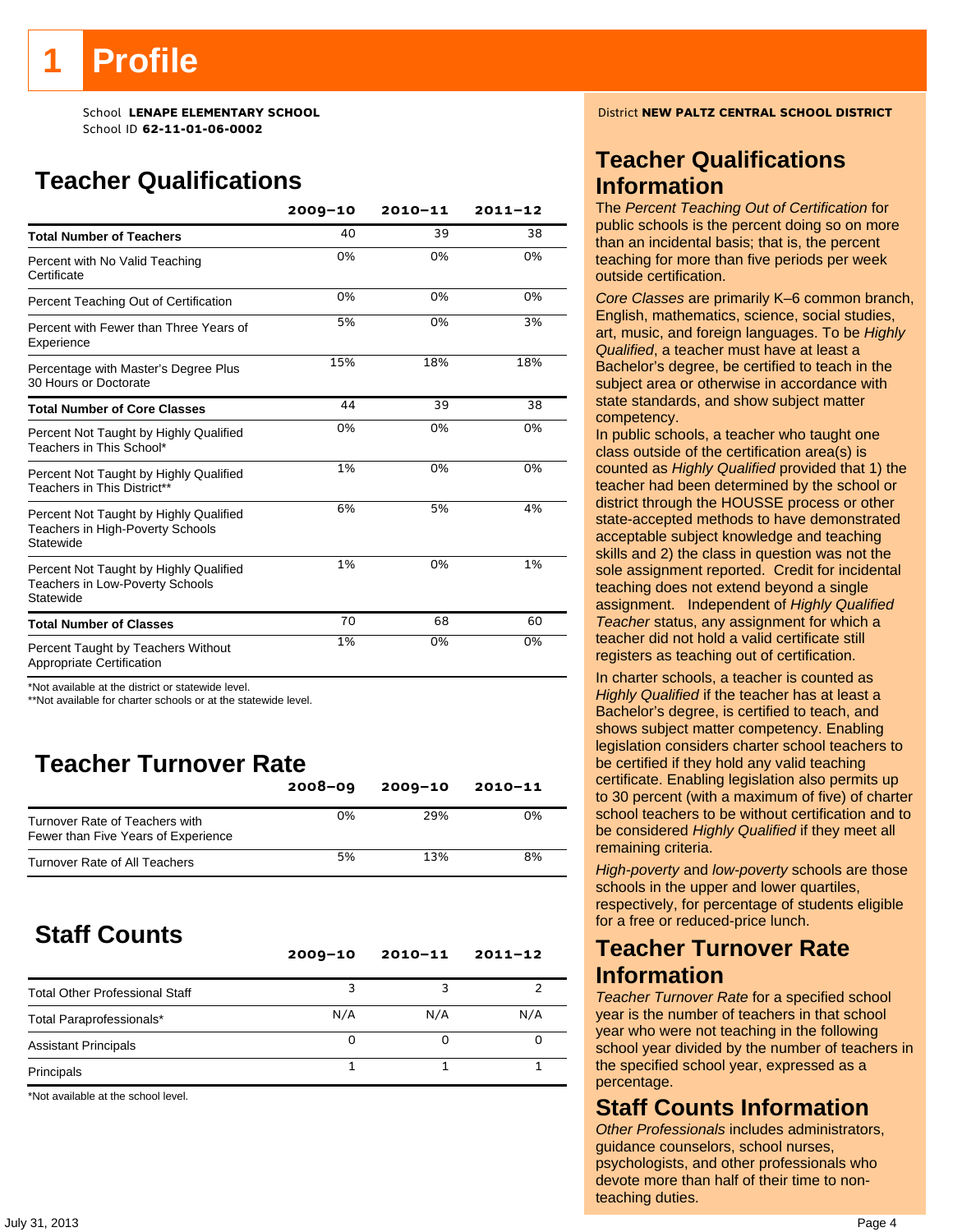This section contains annual assessment data for students at the elementary, middle, and commencement levels as well as the performance of secondary-level cohorts on standardized achievement assessments.

### **New York State Testing Program (NYSTP) Assessments**

The New York State Testing Program assessments are administered in English language arts (ELA) and mathematics in grades 3 through 8. The Performance Level Descriptors for these assessments are provided below:

### **English Language Arts**

**Level 1: Below Standard** 

Student performance does not demonstrate an understanding of the English language arts knowledge and skills expected at this grade level.

### **Level 2: Meets Basic Standard**

Student performance demonstrates a partial understanding of the English language arts knowledge and skills expected at this grade level. **Level 3: Meets Proficiency Standard** 

Student performance demonstrates an understanding of the English language arts knowledge and skills expected at this grade level. **Level 4: Exceeds Proficiency Standard** 

Student performance demonstrates a thorough understanding of the English language arts knowledge and skills expected at this grade level.

### **Mathematics**

#### **Level 1: Below Standard**

Student performance does not demonstrate an understanding of the mathematics content expected at this grade level.

#### **Level 2: Meets Basic Standard**

Student performance demonstrates a partial understanding of the mathematics content expected at this grade level.

#### **Level 3: Meets Proficiency Standard**

Student performance demonstrates an understanding of the mathematics content expected at this grade level.

#### **Level 4: Exceeds Proficiency Standard**

Student performance demonstrates a thorough understanding of the mathematics content expected at this grade level.

### **New York State Alternate Assessment (NYSAA)**

The New York State Alternate Assessments are administered in English language arts (ELA) and mathematics to ungraded students with severe cognitive disabilities whose ages are equivalent to graded students in grades 3 through 8 and secondary level. They are administered in science to students with disabilities age equivalent to graded students in grades 4, 8, and secondary level. And they are administered in social studies at the secondary level only.

### **New York State English as a Second Language Achievement Tests (NYSESLAT)**

The New York State English as a Second Language Achievement Tests are administered in grades K through 12 to limited English proficient students.

### **Secondary-Level Cohorts**

A secondary-level cohort consists of all students who first entered grade 9 anywhere or, in the case of ungraded students with disabilities, reached their seventeenth birthday in a particular year. The 2008 cohort consists of all students who first entered grade 9 anywhere or, in the case of ungraded students with disabilities, reached their seventeenth birthday between July 1, 2008 and June 30, 2009. The 2007 cohort consists of all students who first entered grade 9 anywhere or, in the case of ungraded students with disabilities, reached their seventeenth birthday between July 1, 2007 and June 30, 2008. For more detailed information on cohort definitions, see *Secondary-Level Cohort Definitions* at http://www.p12.nysed.gov/irs/sirs/.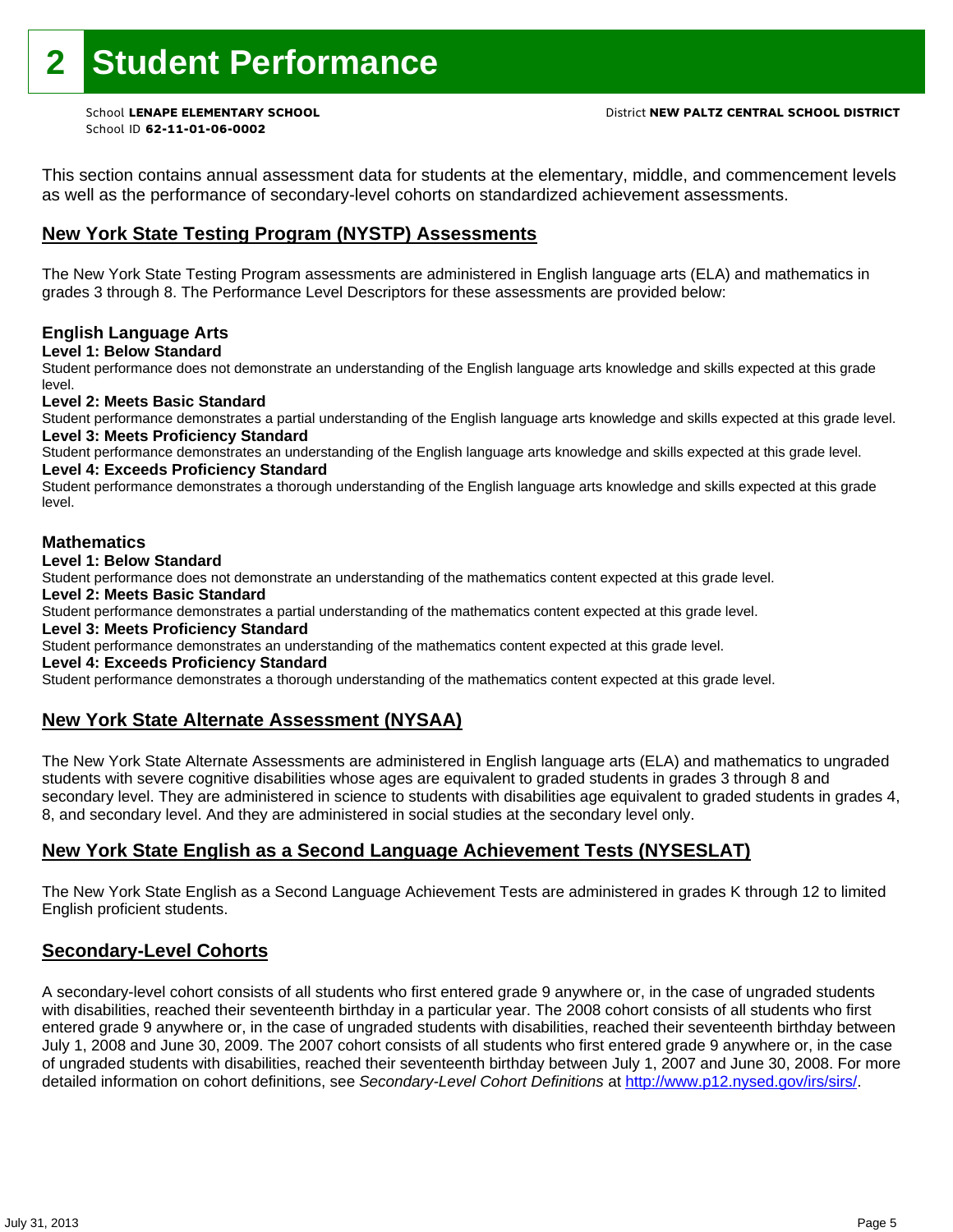## **Results in Grade 3 English Language Arts**

|                                              |      |         | <b>This School</b><br>Percentage scoring at level(s): |          |         | <b>School District</b><br>Percentage scoring at level(s): |          |         | <b>NY State Public</b><br>Percentage scoring at level(s): |          |  |
|----------------------------------------------|------|---------|-------------------------------------------------------|----------|---------|-----------------------------------------------------------|----------|---------|-----------------------------------------------------------|----------|--|
|                                              |      |         |                                                       |          |         |                                                           |          |         |                                                           |          |  |
|                                              |      | $2 - 4$ | $3 - 4$                                               | 4        | $2 - 4$ | $3 - 4$                                                   | 4        | $2 - 4$ | $3 - 4$                                                   | 4        |  |
| 2012 Mean Score: 665<br>2011 Mean Score: 663 |      |         | *Range: 644-780 663-780 694-780                       |          |         |                                                           |          |         |                                                           |          |  |
|                                              | 100% |         |                                                       |          |         |                                                           |          |         |                                                           |          |  |
|                                              |      | 86% 87% |                                                       |          | 86% 86% |                                                           |          | 86% 87% |                                                           |          |  |
| $2011 - 12$<br>2010-11                       |      |         | 55% 57%                                               | 6%<br>4% |         | 55% 56%                                                   | 6%<br>4% |         | 56% 56%                                                   | 7%<br>5% |  |
| Number of Tested Students:                   |      | 156 155 | 100 101                                               | 10<br>8  | 157 155 | 100<br>101                                                | 8<br>10  |         |                                                           |          |  |
|                                              |      |         |                                                       |          |         |                                                           |          |         |                                                           |          |  |

| <b>Results by</b>                               |        | 2011-12 School Year |                                 |     |        | 2010-11 School Year             |         |    |  |
|-------------------------------------------------|--------|---------------------|---------------------------------|-----|--------|---------------------------------|---------|----|--|
| <b>Student Group</b>                            | Total  |                     | Percentage scoring at level(s): |     | Total  | Percentage scoring at level(s): |         |    |  |
|                                                 | Tested | $2 - 4$             | $3 - 4$                         | 4   | Tested | $2 - 4$                         | $3 - 4$ | 4  |  |
| All Students                                    | 181    | 86%                 | 55%                             | 4%  | 178    | 87%                             | 57%     | 6% |  |
| Female                                          | 89     | 90%                 | 60%                             | 6%  | 92     | 88%                             | 64%     | 8% |  |
| Male                                            | 92     | 83%                 | 51%                             | 3%  | 86     | 86%                             | 49%     | 3% |  |
| American Indian or Alaska Native                |        |                     |                                 |     |        |                                 |         |    |  |
| <b>Black or African American</b>                | 16     | 63%                 | 19%                             | 0%  | 11     | 73%                             | 27%     | 0% |  |
| Hispanic or Latino                              | 13     | 77%                 | 46%                             | 15% | 20     | 80%                             | 55%     | 0% |  |
| Asian or Native Hawaiian/Other Pacific Islander | 6      | 83%                 | 50%                             | 17% | 5      | 60%                             | 40%     | 0% |  |
| White                                           | 146    | 90%                 | 60%                             | 3%  | 142    | 90%                             | 60%     | 7% |  |
| Multiracial                                     |        |                     |                                 |     |        |                                 |         |    |  |
| <b>Small Group Totals</b>                       |        |                     |                                 |     |        |                                 |         |    |  |
| <b>General-Education Students</b>               | 164    | 92%                 | 60%                             | 5%  | 158    | 94%                             | 63%     | 6% |  |
| <b>Students with Disabilities</b>               | 17     | 29%                 | 6%                              | 0%  | 20     | 35%                             | 10%     | 0% |  |
| <b>English Proficient</b>                       | 178    |                     |                                 |     | 173    | 88%                             | 58%     | 6% |  |
| Limited English Proficient                      | 3      |                     |                                 |     | 5.     | 40%                             | 0%      | 0% |  |
| Economically Disadvantaged                      | 41     | 66%                 | 32%                             | 0%  | 34     | 62%                             | 29%     | 0% |  |
| Not Disadvantaged                               | 140    | 92%                 | 62%                             | 6%  | 144    | 93%                             | 63%     | 7% |  |
| Migrant                                         |        |                     |                                 |     |        |                                 |         |    |  |
| Not Migrant                                     | 180    |                     |                                 |     | 178    | 87%                             | 57%     | 6% |  |

#### **NOTES**

The – symbol indicates that data for a group of students have been suppressed. If a group has fewer than five students,

data for that group and the next smallest group(s) are suppressed to protect the privacy of individual students. \* These ranges are for 2011–12 data only. Ranges for 2010–11 data are available in the 2010–11 Accountability and Overview Reports.

| THESE TRINGES ATE TOT ZUIT-IZ GATA UNIV. RANGES TOT ZUIU-II GATA ATE AVAILADE IN THE ZUIU-II ACCOUNTABLICY AND OVERVIEW REPORTS.<br><b>Other</b> | 2011-12 School Year |         |                             |     | 2010-11 School Year |         |                             |     |
|--------------------------------------------------------------------------------------------------------------------------------------------------|---------------------|---------|-----------------------------|-----|---------------------|---------|-----------------------------|-----|
| <b>Assessments</b>                                                                                                                               | Total               |         | Number scoring at level(s): |     | Total               |         | Number scoring at level(s): |     |
|                                                                                                                                                  | Tested              | $2 - 4$ | $3 - 4$                     | 4   | Tested              | $2 - 4$ | $3 - 4$                     | 4   |
| New York State Alternate Assessment<br>(NYSAA): Grade 3 Equivalent                                                                               |                     |         |                             |     | 0                   |         |                             |     |
| New York State English as a Second Language<br>Achievement Test (NYSESLAT) <sup>+</sup> : Grade 3                                                |                     | N/A     | N/A                         | N/A | 0                   | N/A     | N/A                         | N/A |
|                                                                                                                                                  | Total               |         |                             |     | Total               |         |                             |     |
| Recently Arrived LEP Students NOT Tested on<br>the ELA NYSTP: Grade 3                                                                            |                     | N/A     | N/A                         | N/A | 0                   | N/A     | N/A                         | N/A |

July 31, 2013 Page 6 † These counts represent recently arrived LEP students who used the NYSESLAT to fulfill the English language arts participation requirement.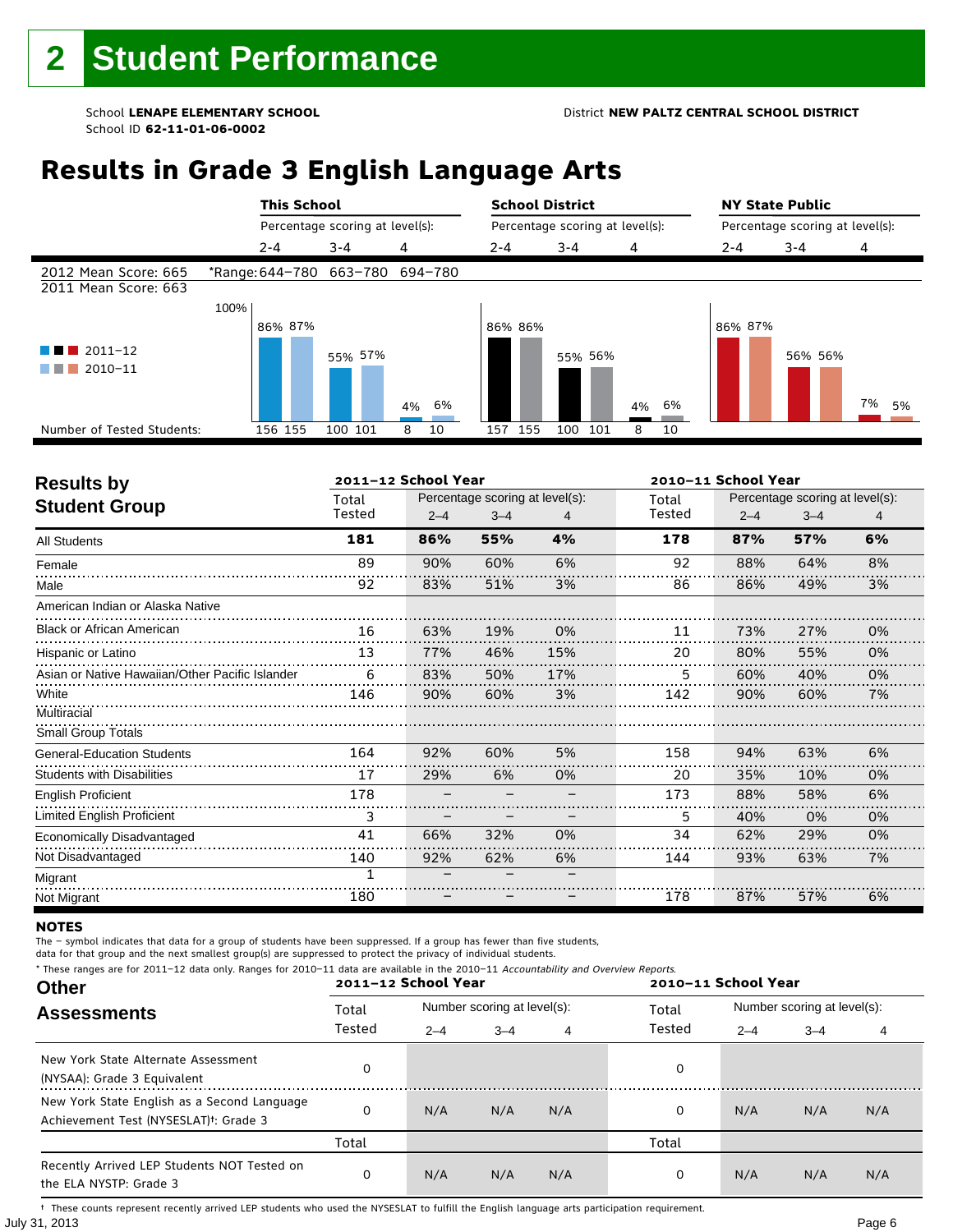## **Results in Grade 3 Mathematics**

|                                              | <b>This School</b>              |                                 |          | <b>School District</b>          |          |          | <b>NY State Public</b>          |         |         |
|----------------------------------------------|---------------------------------|---------------------------------|----------|---------------------------------|----------|----------|---------------------------------|---------|---------|
|                                              |                                 | Percentage scoring at level(s): |          | Percentage scoring at level(s): |          |          | Percentage scoring at level(s): |         |         |
|                                              | $2 - 4$                         | $3 - 4$                         | 4        | $2 - 4$                         | $3 - 4$  | 4        | 2-4                             | $3 - 4$ | 4       |
| 2012 Mean Score: 684<br>2011 Mean Score: 681 | *Range: 662-770 684-770 707-770 |                                 |          |                                 |          |          |                                 |         |         |
| $2011 - 12$<br>a sa Ba<br>2010-11            | 100%<br>93% 86%                 | 50% 50%                         | 7%<br>4% | l 92% <sub>86%</sub>            | 50% 49%  | 7%<br>4% | 91% 91%                         | 61% 60% | 13% 13% |
| Number of Tested Students:                   | 167 153                         | 88<br>90                        | 8<br>13  | 154<br>167                      | 88<br>90 | 13<br>8  |                                 |         |         |
|                                              |                                 |                                 |          |                                 |          |          |                                 |         |         |

| <b>Results by</b>                               |        | 2011-12 School Year |                                 |     |        | 2010-11 School Year |                                 |     |  |
|-------------------------------------------------|--------|---------------------|---------------------------------|-----|--------|---------------------|---------------------------------|-----|--|
| <b>Student Group</b>                            | Total  |                     | Percentage scoring at level(s): |     |        |                     | Percentage scoring at level(s): |     |  |
|                                                 | Tested | $2 - 4$             | $3 - 4$                         | 4   | Tested | $2 - 4$             | $3 - 4$                         | 4   |  |
| <b>All Students</b>                             | 179    | 93%                 | 50%                             | 4%  | 177    | 86%                 | 50%                             | 7%  |  |
| Female                                          | 89     | 97%                 | 49%                             | 6%  | 92     | 86%                 | 46%                             | 9%  |  |
| Male                                            | 90     | 90%                 | 51%                             | 3%  | 85     | 87%                 | 54%                             | 6%  |  |
| American Indian or Alaska Native                |        |                     |                                 |     |        |                     |                                 |     |  |
| <b>Black or African American</b>                | 16     | 75%                 | 13%                             | 0%  | 11     | 82%                 | 36%                             | 0%  |  |
| Hispanic or Latino                              | 11     | 91%                 | 27%                             | 0%  | 20     | 75%                 | 40%                             | 5%  |  |
| Asian or Native Hawaiian/Other Pacific Islander | 6      | 83%                 | 67%                             | 17% | 5      | 80%                 | 60%                             | 20% |  |
| White                                           | 146    | 96%                 | 55%                             | 5%  | 141    | 89%                 | 52%                             | 8%  |  |
| Multiracial                                     |        |                     |                                 |     |        |                     |                                 |     |  |
| Small Group Totals                              |        |                     |                                 |     |        |                     |                                 |     |  |
| <b>General-Education Students</b>               | 161    | 94%                 | 53%                             | 5%  | 157    | 92%                 | 54%                             | 8%  |  |
| <b>Students with Disabilities</b>               | 18     | 83%                 | 22%                             | 0%  | 20     | 40%                 | 15%                             | 0%  |  |
| <b>English Proficient</b>                       | 176    |                     |                                 |     | 172    | 88%                 | 51%                             | 8%  |  |
| Limited English Proficient                      | 3      |                     |                                 |     | 5      | 20%                 | 0%                              | 0%  |  |
| Economically Disadvantaged                      | 41     | 85%                 | 22%                             | 0%  | 34     | 68%                 | 29%                             | 0%  |  |
| Not Disadvantaged                               | 138    | 96%                 | 59%                             | 6%  | 143    | 91%                 | 55%                             | 9%  |  |
| Migrant                                         | 1      |                     |                                 |     |        |                     |                                 |     |  |
| Not Migrant                                     | 178    |                     |                                 |     | 177    | 86%                 | 50%                             | 7%  |  |

#### **NOTES**

The – symbol indicates that data for a group of students have been suppressed. If a group has fewer than five students,

| <b>Other</b>                                                       |        | 2011-12 School Year         |         |  | 2010-11 School Year |                             |         |  |  |
|--------------------------------------------------------------------|--------|-----------------------------|---------|--|---------------------|-----------------------------|---------|--|--|
| <b>Assessments</b>                                                 | Total  | Number scoring at level(s): |         |  | Total               | Number scoring at level(s): |         |  |  |
|                                                                    | Tested | $2 - 4$                     | $3 - 4$ |  | Tested              | $2 - 4$                     | $3 - 4$ |  |  |
| New York State Alternate Assessment<br>(NYSAA): Grade 3 Equivalent |        |                             |         |  |                     |                             |         |  |  |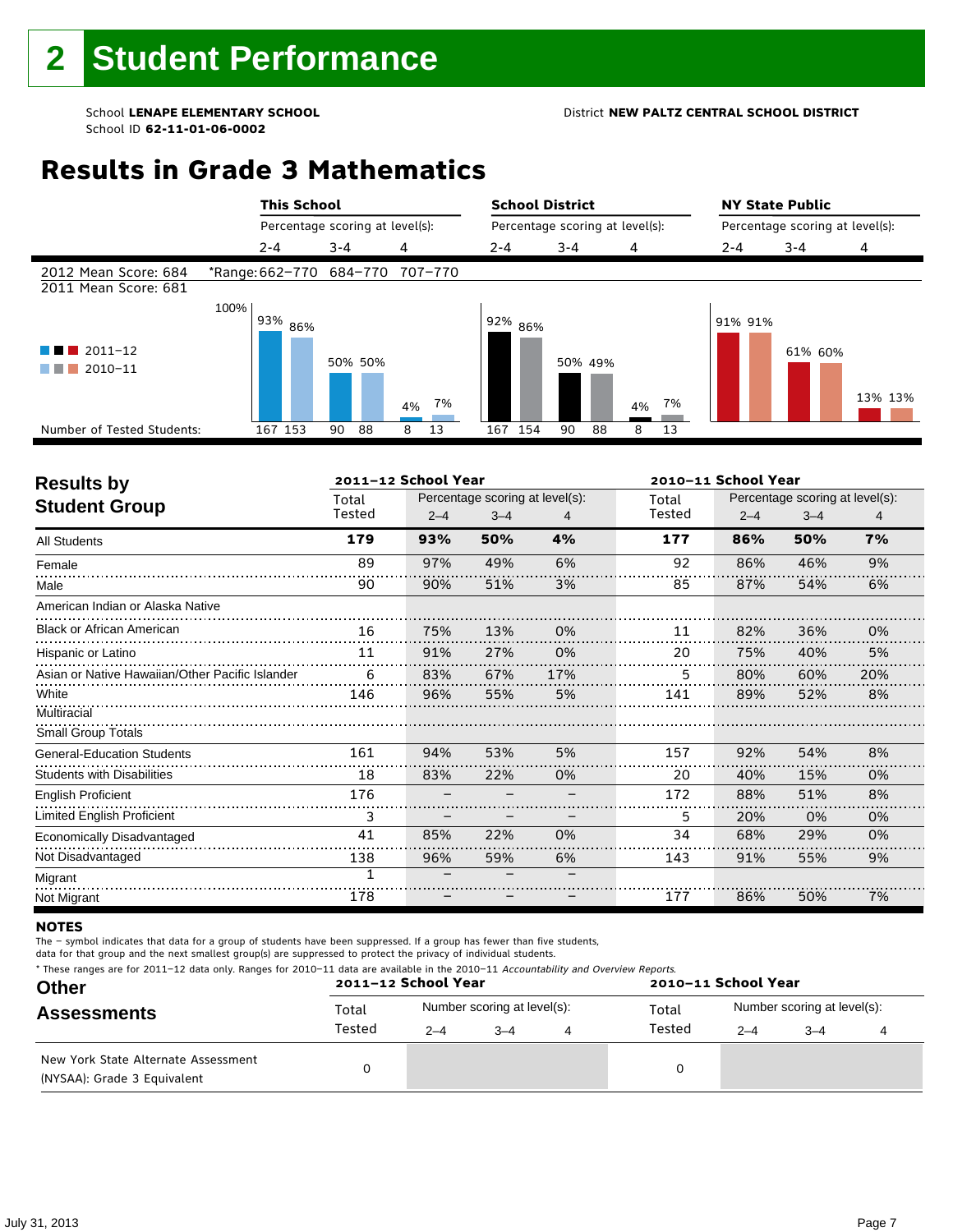## **Results in Grade 4 English Language Arts**

|                                               |      | <b>This School</b><br>Percentage scoring at level(s): |                                 |          | <b>School District</b> |                                 |          | <b>NY State Public</b>          |         |          |  |
|-----------------------------------------------|------|-------------------------------------------------------|---------------------------------|----------|------------------------|---------------------------------|----------|---------------------------------|---------|----------|--|
|                                               |      |                                                       |                                 |          |                        | Percentage scoring at level(s): |          | Percentage scoring at level(s): |         |          |  |
|                                               |      | $2 - 4$                                               | $3 - 4$                         | 4        | $2 - 4$                | $3 - 4$                         | 4        | $2 - 4$                         | $3 - 4$ | 4        |  |
| 2012 Mean Score: 676<br>2011 Mean Score: 681  |      |                                                       | *Range: 637-775 671-775 722-775 |          |                        |                                 |          |                                 |         |          |  |
| $\blacksquare$ 2011-12<br>2010-11<br>a sa Tan | 100% | 94% 95%                                               | 64% 71%                         | 3%<br>4% | 93% 95%                | 70%<br>64%                      | 3%<br>4% | 91% 92%                         | 59% 57% | 5%<br>2% |  |
| Number of Tested Students:                    |      | 169 141                                               | 115 105                         | 6<br>5.  | 142<br>169             | 115<br>105                      | 6<br>5   |                                 |         |          |  |
|                                               |      |                                                       |                                 |          |                        |                                 |          |                                 |         |          |  |

| <b>Results by</b>                               |                 | 2011-12 School Year |                                            |    |                 | 2010-11 School Year                                   |     |    |  |  |
|-------------------------------------------------|-----------------|---------------------|--------------------------------------------|----|-----------------|-------------------------------------------------------|-----|----|--|--|
| <b>Student Group</b>                            | Total<br>Tested | $2 - 4$             | Percentage scoring at level(s):<br>$3 - 4$ |    | Total<br>Tested | Percentage scoring at level(s):<br>$2 - 4$<br>$3 - 4$ |     | 4  |  |  |
| <b>All Students</b>                             | 180             | 94%                 | 64%                                        | 3% | 148             | 95%                                                   | 71% | 4% |  |  |
| Female                                          | 96              | 94%                 | 72%                                        | 2% | 68              | 96%                                                   | 75% | 6% |  |  |
| Male                                            | 84              | 94%                 | 55%                                        | 4% | 80              | 95%                                                   | 68% | 3% |  |  |
| American Indian or Alaska Native                |                 |                     |                                            |    |                 |                                                       |     |    |  |  |
| <b>Black or African American</b>                | 11              | 91%                 | 36%                                        | 0% | 6               |                                                       |     |    |  |  |
| Hispanic or Latino                              | 21              | 86%                 | 67%                                        | 0% | 16              | 100%                                                  | 63% | 0% |  |  |
| Asian or Native Hawaiian/Other Pacific Islander | 6               | 100%                | 50%                                        | 0% |                 |                                                       |     |    |  |  |
| White                                           | 142             | 95%                 | 66%                                        | 4% | 123             | 94%                                                   | 73% | 5% |  |  |
| Multiracial                                     |                 |                     |                                            |    |                 |                                                       |     |    |  |  |
| <b>Small Group Totals</b>                       |                 |                     |                                            |    | 9               | 100%                                                  | 56% | 0% |  |  |
| <b>General-Education Students</b>               | 149             | 100%                | 74%                                        | 3% | 131             | 98%                                                   | 77% | 5% |  |  |
| <b>Students with Disabilities</b>               | 31              | 65%                 | 16%                                        | 0% | 17              | 71%                                                   | 24% | 0% |  |  |
| <b>English Proficient</b>                       | 176             |                     |                                            |    | 144             |                                                       |     |    |  |  |
| Limited English Proficient                      | 4               |                     |                                            |    | 4               |                                                       |     |    |  |  |
| Economically Disadvantaged                      | 42              | 83%                 | 31%                                        | 2% | 24              | 88%                                                   | 54% | 0% |  |  |
| Not Disadvantaged                               | 138             | 97%                 | 74%                                        | 3% | 124             | 97%                                                   | 74% | 5% |  |  |
| Migrant                                         | 1               |                     |                                            |    |                 |                                                       |     |    |  |  |
| Not Migrant                                     | 179             |                     |                                            |    | 148             | 95%                                                   | 71% | 4% |  |  |

#### **NOTES**

The – symbol indicates that data for a group of students have been suppressed. If a group has fewer than five students,

data for that group and the next smallest group(s) are suppressed to protect the privacy of individual students.

**Other Assessments**  2011-12 School Year Number scoring at level(s): Total Number scoring at level(s): 2–4 3–4 4 2–4 3–4 4 \* These ranges are for 2011–12 data only. Ranges for 2010–11 data are available in the 2010–11 Accountability and Overview Reports. **2011–12 School Year 2010–11 School Year** Total Tested Total Tested New York State Alternate Assessment (NYSAA): Grade 4 Equivalent <sup>0</sup> <sup>0</sup> New York State English as a Second Language Achievement Test (NYSESLAT)†: Grade 4 <sup>0</sup> N/A N/A N/A <sup>0</sup> N/A N/A N/A Total Total Recently Arrived LEP Students NOT Tested on the ELA NYSTP: Grade 4 0 N/A N/A N/A 0 N/A N/A N/A

July 31, 2013 Page 8 † These counts represent recently arrived LEP students who used the NYSESLAT to fulfill the English language arts participation requirement.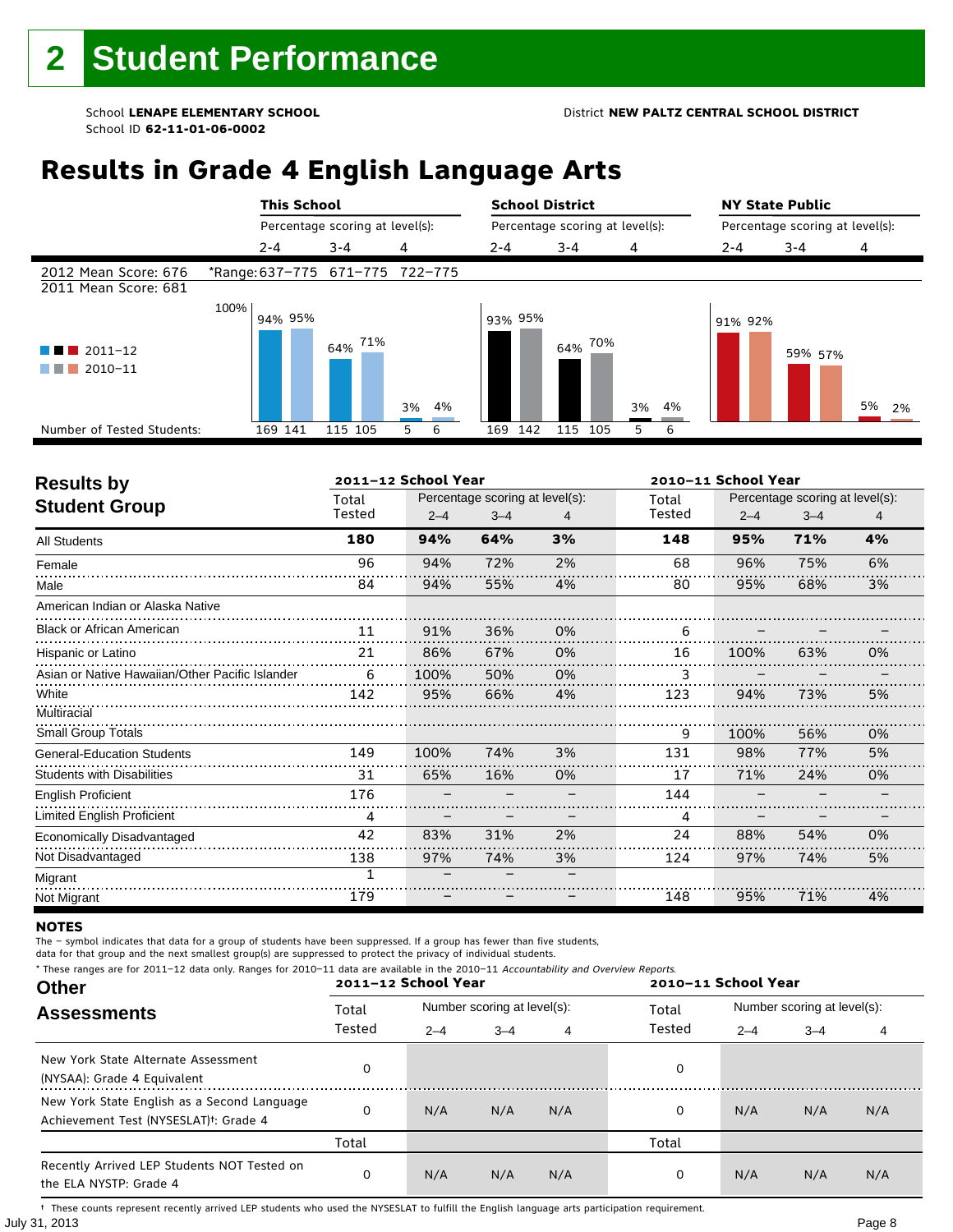#### School **LENAPE ELEMENTARY SCHOOL** District **NEW PALTZ CENTRAL SCHOOL DISTRICT**

## **Results in Grade 4 Mathematics**

|                                              |      | <b>This School</b>              |                                 |            | <b>School District</b> |                                 |            | <b>NY State Public</b>          |         |         |  |
|----------------------------------------------|------|---------------------------------|---------------------------------|------------|------------------------|---------------------------------|------------|---------------------------------|---------|---------|--|
|                                              |      |                                 | Percentage scoring at level(s): |            |                        | Percentage scoring at level(s): |            | Percentage scoring at level(s): |         |         |  |
|                                              |      | $2 - 4$                         | $3 - 4$                         | 4          | $2 - 4$                | $3 - 4$                         | 4          | 2-4                             | $3 - 4$ | 4       |  |
| 2012 Mean Score: 683<br>2011 Mean Score: 688 |      | *Range: 636-800 676-800 707-800 |                                 |            |                        |                                 |            |                                 |         |         |  |
| $2011 - 12$<br>$2010 - 11$                   | 100% | 96% 96%                         | 63% <sup>68%</sup>              | 24%<br>17% | 95% 96%                | 62% 67%                         | 24%<br>17% | 95% 94%                         | 69% 67% | 30% 27% |  |
| Number of Tested Students:                   |      | 170 142                         | 112 100                         | 36<br>31   | 171 143                | 112<br>100                      | 31<br>36   |                                 |         |         |  |
|                                              |      |                                 |                                 |            |                        |                                 |            |                                 |         |         |  |

| <b>Results by</b>                               |        | 2011-12 School Year |                                 |     |        | 2010-11 School Year |                                 |     |  |
|-------------------------------------------------|--------|---------------------|---------------------------------|-----|--------|---------------------|---------------------------------|-----|--|
| <b>Student Group</b>                            | Total  |                     | Percentage scoring at level(s): |     | Total  |                     | Percentage scoring at level(s): |     |  |
|                                                 | Tested | $2 - 4$             | $3 - 4$                         |     | Tested | $2 - 4$             | $3 - 4$                         | 4   |  |
| <b>All Students</b>                             | 178    | 96%                 | 63%                             | 17% | 148    | 96%                 | 68%                             | 24% |  |
| Female                                          | 94     | 95%                 | 55%                             | 17% | 68     | 96%                 | 66%                             | 16% |  |
| Male                                            | 84     | 96%                 | 71%                             | 18% | 80     | 96%                 | 69%                             | 31% |  |
| American Indian or Alaska Native                |        |                     |                                 |     |        |                     |                                 |     |  |
| <b>Black or African American</b>                | 11     | 91%                 | 45%                             | 0%  | 6      |                     |                                 |     |  |
| Hispanic or Latino                              | 21     | 95%                 | 48%                             | 5%  | 16     | 94%                 | 63%                             | 25% |  |
| Asian or Native Hawaiian/Other Pacific Islander | 6      | 100%                | 67%                             | 33% |        |                     |                                 |     |  |
| White                                           | 140    | 96%                 | 66%                             | 20% | 123    | 97%                 | 70%                             | 24% |  |
| Multiracial                                     |        |                     |                                 |     |        |                     |                                 |     |  |
| <b>Small Group Totals</b>                       |        |                     |                                 |     | 9      | 89%                 | 44%                             | 22% |  |
| <b>General-Education Students</b>               | 148    | 99%                 | 70%                             | 20% | 131    | 98%                 | 73%                             | 27% |  |
| <b>Students with Disabilities</b>               | 30     | 77%                 | 27%                             | 3%  | 17     | 76%                 | 29%                             | 0%  |  |
| <b>English Proficient</b>                       | 174    |                     |                                 |     | 144    |                     |                                 |     |  |
| Limited English Proficient                      | 4      |                     |                                 |     | 4      |                     |                                 |     |  |
| Economically Disadvantaged                      | 42     | 86%                 | 31%                             | 0%  | 24     | 83%                 | 46%                             | 13% |  |
| Not Disadvantaged                               | 136    | 99%                 | 73%                             | 23% | 124    | 98%                 | 72%                             | 27% |  |
| Migrant                                         | 1      |                     |                                 |     |        |                     |                                 |     |  |
| Not Migrant                                     | 177    |                     |                                 |     | 148    | 96%                 | 68%                             | 24% |  |

#### **NOTES**

The – symbol indicates that data for a group of students have been suppressed. If a group has fewer than five students,

|  |  |  | * These ranges are for 2011-12 data only. Ranges for 2010-11 data are available in the 2010-11 Accountability and Overview Reports.<br>restate the second compart of the comparator of the contract of the contract of the contract of the contract of the contract of the contract of the contract of the contract of the contract of the contract of the contract o |
|--|--|--|-----------------------------------------------------------------------------------------------------------------------------------------------------------------------------------------------------------------------------------------------------------------------------------------------------------------------------------------------------------------------|
|--|--|--|-----------------------------------------------------------------------------------------------------------------------------------------------------------------------------------------------------------------------------------------------------------------------------------------------------------------------------------------------------------------------|

| <b>Other</b>                                                       |        | 2011-12 School Year         |      |  | 2010-11 School Year |                             |         |  |  |
|--------------------------------------------------------------------|--------|-----------------------------|------|--|---------------------|-----------------------------|---------|--|--|
| <b>Assessments</b>                                                 | Total  | Number scoring at level(s): |      |  | Total               | Number scoring at level(s): |         |  |  |
|                                                                    | Tested | $2 - 4$                     | $-4$ |  | Tested              | $2 - 4$                     | $3 - 4$ |  |  |
| New York State Alternate Assessment<br>(NYSAA): Grade 4 Equivalent |        |                             |      |  | 0                   |                             |         |  |  |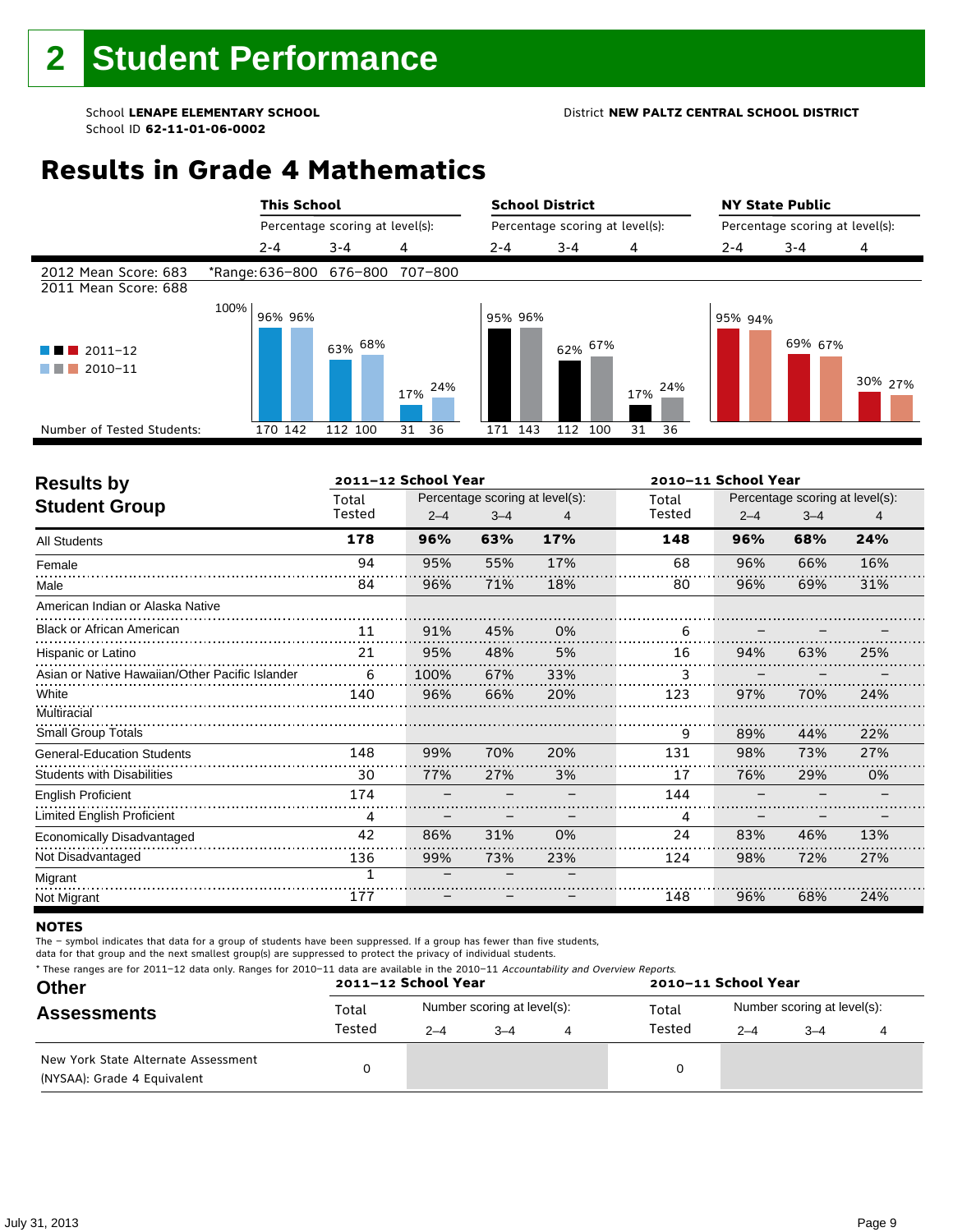#### School **LENAPE ELEMENTARY SCHOOL** District **NEW PALTZ CENTRAL SCHOOL DISTRICT**

## **Results in Grade 4 Science**

|                                                  |      | <b>This School</b><br>Percentage scoring at level(s): |         |            | <b>School District</b>          |            |           | <b>NY State Public</b>          |         |                    |  |
|--------------------------------------------------|------|-------------------------------------------------------|---------|------------|---------------------------------|------------|-----------|---------------------------------|---------|--------------------|--|
|                                                  |      |                                                       |         |            | Percentage scoring at level(s): |            |           | Percentage scoring at level(s): |         |                    |  |
|                                                  |      | $2 - 4$                                               | $3 - 4$ | 4          | $2 - 4$                         | $3 - 4$    | 4         | $2 - 4$                         | $3 - 4$ | 4                  |  |
| 2012 Mean Score: 85<br>2011 Mean Score: 85       |      | Range: 45-100                                         | 65-100  | $85 - 100$ |                                 |            |           |                                 |         |                    |  |
| $\blacksquare$ 2011-12<br><b>Tara</b><br>2010-11 | 100% | 99% 100%                                              | 94% 96% | 63% 60%    | 99% 100%                        | 94% 96%    | 63% 60%   | 97% 98%                         | 89% 88% | 57% <sub>52%</sub> |  |
| Number of Tested Students:                       |      | 174 144                                               | 165 138 | 111 87     | 175<br>145                      | 166<br>139 | 111<br>87 |                                 |         |                    |  |
|                                                  |      |                                                       |         |            |                                 |            |           |                                 |         |                    |  |

| <b>Results by</b>                               |        | 2011-12 School Year |                                 |     | 2010-11 School Year |         |                                 |     |  |
|-------------------------------------------------|--------|---------------------|---------------------------------|-----|---------------------|---------|---------------------------------|-----|--|
| <b>Student Group</b>                            | Total  |                     | Percentage scoring at level(s): |     | Total               |         | Percentage scoring at level(s): |     |  |
|                                                 | Tested | $2 - 4$             | $3 - 4$                         |     | Tested              | $2 - 4$ | $3 - 4$                         |     |  |
| <b>All Students</b>                             | 175    | 99%                 | 94%                             | 63% | 144                 | 100%    | 96%                             | 60% |  |
| Female                                          | 93     | 99%                 | 95%                             | 59% | 67                  | 100%    | 96%                             | 63% |  |
| Male                                            | 82     | 100%                | 94%                             | 68% | 77                  | 100%    | 96%                             | 58% |  |
| American Indian or Alaska Native                |        |                     |                                 |     |                     |         |                                 |     |  |
| <b>Black or African American</b>                | 11     | 100%                | 91%                             | 55% | 6                   |         |                                 |     |  |
| Hispanic or Latino                              | 21     | 100%                | 81%                             | 57% | 16                  | 100%    | 88%                             | 63% |  |
| Asian or Native Hawaiian/Other Pacific Islander | 6      | 100%                | 100%                            | 67% | 3                   |         |                                 |     |  |
| White                                           | 137    | 99%                 | 96%                             | 65% | 119                 | 100%    | 97%                             | 61% |  |
| Multiracial                                     |        |                     |                                 |     |                     |         |                                 |     |  |
| <b>Small Group Totals</b>                       |        |                     |                                 |     | 9                   | 100%    | 89%                             | 44% |  |
| <b>General-Education Students</b>               | 145    | 100%                | 99%                             | 71% | 128                 | 100%    | 98%                             | 66% |  |
| <b>Students with Disabilities</b>               | 30     | 97%                 | 73%                             | 27% | 16                  | 100%    | 81%                             | 19% |  |
| <b>English Proficient</b>                       | 171    |                     |                                 |     | 140                 |         |                                 |     |  |
| Limited English Proficient                      | 4      |                     |                                 |     | 4                   |         |                                 |     |  |
| Economically Disadvantaged                      | 40     | 98%                 | 83%                             | 28% | 24                  | 100%    | 83%                             | 54% |  |
| Not Disadvantaged                               | 135    | 100%                | 98%                             | 74% | 120                 | 100%    | 98%                             | 62% |  |
| Migrant                                         | 1      |                     |                                 |     |                     |         |                                 |     |  |
| Not Migrant                                     | 174    |                     |                                 |     | 144                 | 100%    | 96%                             | 60% |  |

#### **NOTES**

The – symbol indicates that data for a group of students have been suppressed. If a group has fewer than five students,

| <b>Other</b>                                                       | 2011-12 School Year |                             |         |  | 2010-11 School Year |                             |         |  |  |
|--------------------------------------------------------------------|---------------------|-----------------------------|---------|--|---------------------|-----------------------------|---------|--|--|
| <b>Assessments</b>                                                 | Total               | Number scoring at level(s): |         |  | Total               | Number scoring at level(s): |         |  |  |
|                                                                    | Tested              | $2 - 4$                     | $3 - 4$ |  | Tested              | $2 - 4$                     | $3 - 4$ |  |  |
| New York State Alternate Assessment<br>(NYSAA): Grade 4 Equivalent |                     |                             |         |  |                     |                             |         |  |  |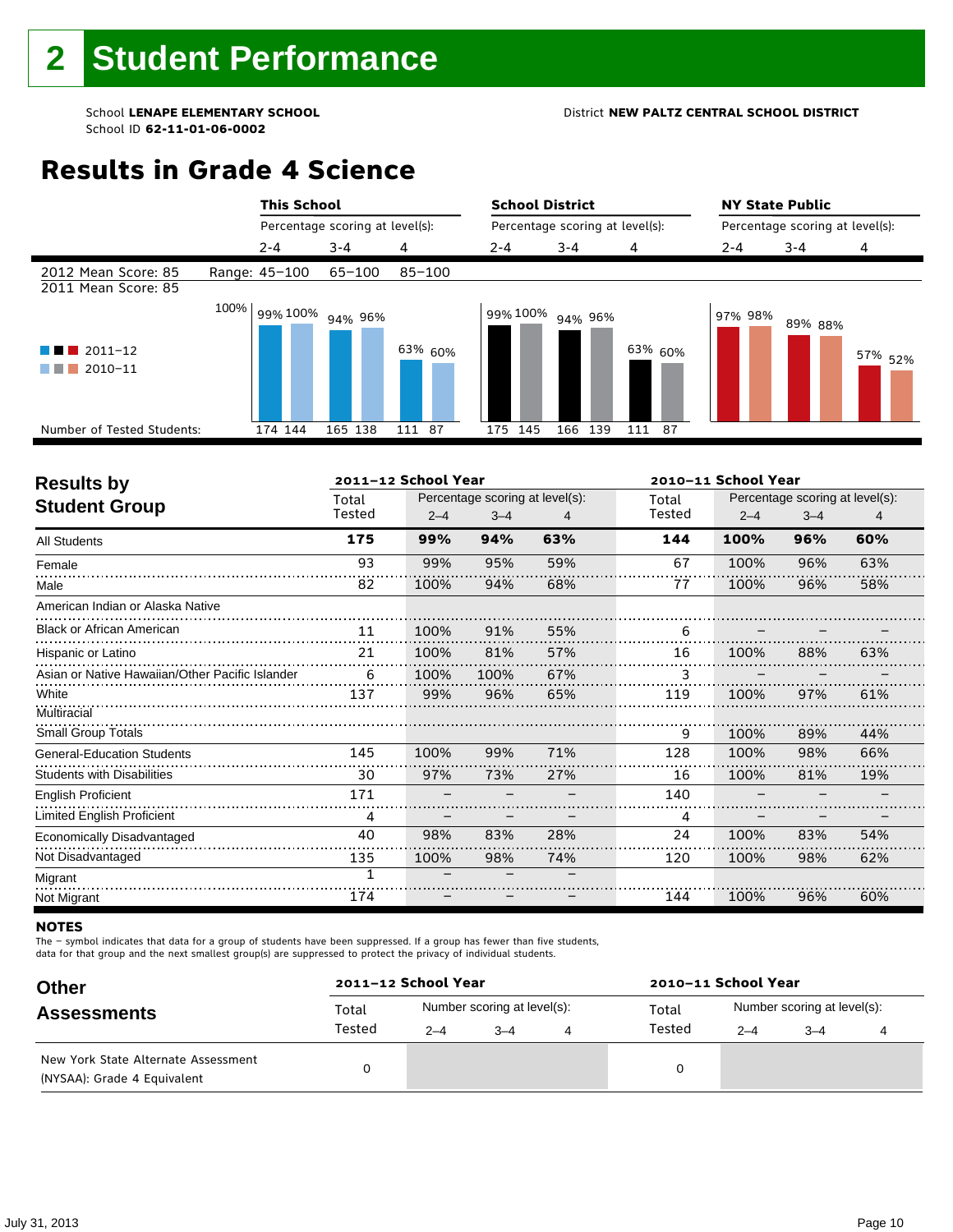## **Results in Grade 5 English Language Arts**

|                                                    |      | <b>This School</b><br>Percentage scoring at level(s): |                                 |           | <b>School District</b> |                                 |           | <b>NY State Public</b>          |         |          |  |
|----------------------------------------------------|------|-------------------------------------------------------|---------------------------------|-----------|------------------------|---------------------------------|-----------|---------------------------------|---------|----------|--|
|                                                    |      |                                                       |                                 |           |                        | Percentage scoring at level(s): |           | Percentage scoring at level(s): |         |          |  |
|                                                    |      | $2 - 4$                                               | $3 - 4$                         | 4         | $2 - 4$                | $3 - 4$                         | 4         | $2 - 4$                         | $3 - 4$ | 4        |  |
| 2012 Mean Score: 676<br>2011 Mean Score: 674       |      |                                                       | *Range: 648-795 668-795 700-795 |           |                        |                                 |           |                                 |         |          |  |
| $\blacksquare$ 2011-12<br>and the state<br>2010-11 | 100% | 95% 93%                                               | 75% <sub>68%</sub>              | 10%<br>7% | 95% 92%                | 75%<br>67%                      | 10%<br>7% | 89% 89%                         | 58% 54% | 5%<br>4% |  |
| Number of Tested Students:                         |      | 145 157                                               | 114 115                         | 17<br>10  | 157<br>146             | 115<br>114                      | 10<br>17  |                                 |         |          |  |
|                                                    |      |                                                       |                                 |           |                        |                                 |           |                                 |         |          |  |

| <b>Results by</b>                               |        | 2011-12 School Year |                                 |    |        | 2010-11 School Year |                                 |     |
|-------------------------------------------------|--------|---------------------|---------------------------------|----|--------|---------------------|---------------------------------|-----|
| <b>Student Group</b>                            | Total  |                     | Percentage scoring at level(s): |    | Total  |                     | Percentage scoring at level(s): |     |
|                                                 | Tested | $2 - 4$             | $3 - 4$                         |    | Tested | $2 - 4$             | $3 - 4$                         | 4   |
| <b>All Students</b>                             | 152    | 95%                 | 75%                             | 7% | 169    | 93%                 | 68%                             | 10% |
| Female                                          | 70     | 97%                 | 80%                             | 7% | 93     | 97%                 | 75%                             | 14% |
| Male                                            | 82     | 94%                 | 71%                             | 6% | 76     | 88%                 | 59%                             | 5%  |
| American Indian or Alaska Native                |        |                     |                                 |    | 1      |                     |                                 |     |
| <b>Black or African American</b>                | 6      | 83%                 | 50%                             | 0% | 5      |                     |                                 |     |
| Hispanic or Latino                              | 18     | 100%                | 72%                             | 6% | 17     | 82%                 | 41%                             | 0%  |
| Asian or Native Hawaiian/Other Pacific Islander | 5      | 100%                | 100%                            | 0% | 6      | 100%                | 83%                             | 17% |
| White                                           | 123    | 95%                 | 76%                             | 7% | 140    | 94%                 | 71%                             | 11% |
| Multiracial                                     |        |                     |                                 |    |        |                     |                                 |     |
| <b>Small Group Totals</b>                       |        |                     |                                 |    | 6      | 83%                 | 50%                             | 0%  |
| <b>General-Education Students</b>               | 129    | 99%                 | 82%                             | 7% | 145    | 99%                 | 78%                             | 12% |
| <b>Students with Disabilities</b>               | 23     | 74%                 | 35%                             | 4% | 24     | 54%                 | 8%                              | 0%  |
| <b>English Proficient</b>                       | 150    |                     |                                 |    | 168    |                     |                                 |     |
| Limited English Proficient                      | 2      |                     |                                 |    |        |                     |                                 |     |
| Economically Disadvantaged                      | 26     | 85%                 | 54%                             | 4% | 27     | 81%                 | 52%                             | 0%  |
| Not Disadvantaged                               | 126    | 98%                 | 79%                             | 7% | 142    | 95%                 | 71%                             | 12% |
| Migrant                                         |        |                     |                                 |    |        |                     |                                 |     |
| Not Migrant                                     | 151    |                     |                                 |    | 169    | 93%                 | 68%                             | 10% |

#### **NOTES**

The – symbol indicates that data for a group of students have been suppressed. If a group has fewer than five students,

data for that group and the next smallest group(s) are suppressed to protect the privacy of individual students.

**Other Assessments**  2011-12 School Year Number scoring at level(s): Total Number scoring at level(s): 2–4 3–4 4 2–4 3–4 4 \* These ranges are for 2011–12 data only. Ranges for 2010–11 data are available in the 2010–11 Accountability and Overview Reports. **2011–12 School Year 2010–11 School Year** Total Tested Total Tested New York State Alternate Assessment (NYSAA): Grade 5 Equivalent <sup>0</sup> <sup>1</sup> – – – New York State English as a Second Language Achievement Test (NYSESLAT)†: Grade 5 <sup>1</sup> N/A N/A N/A <sup>1</sup> N/A N/A N/A Total Total Recently Arrived LEP Students NOT Tested on the ELA NYSTP: Grade 5 1 N/A N/A N/A 1 N/A N/A N/A

July 31, 2013 Page 11 † These counts represent recently arrived LEP students who used the NYSESLAT to fulfill the English language arts participation requirement.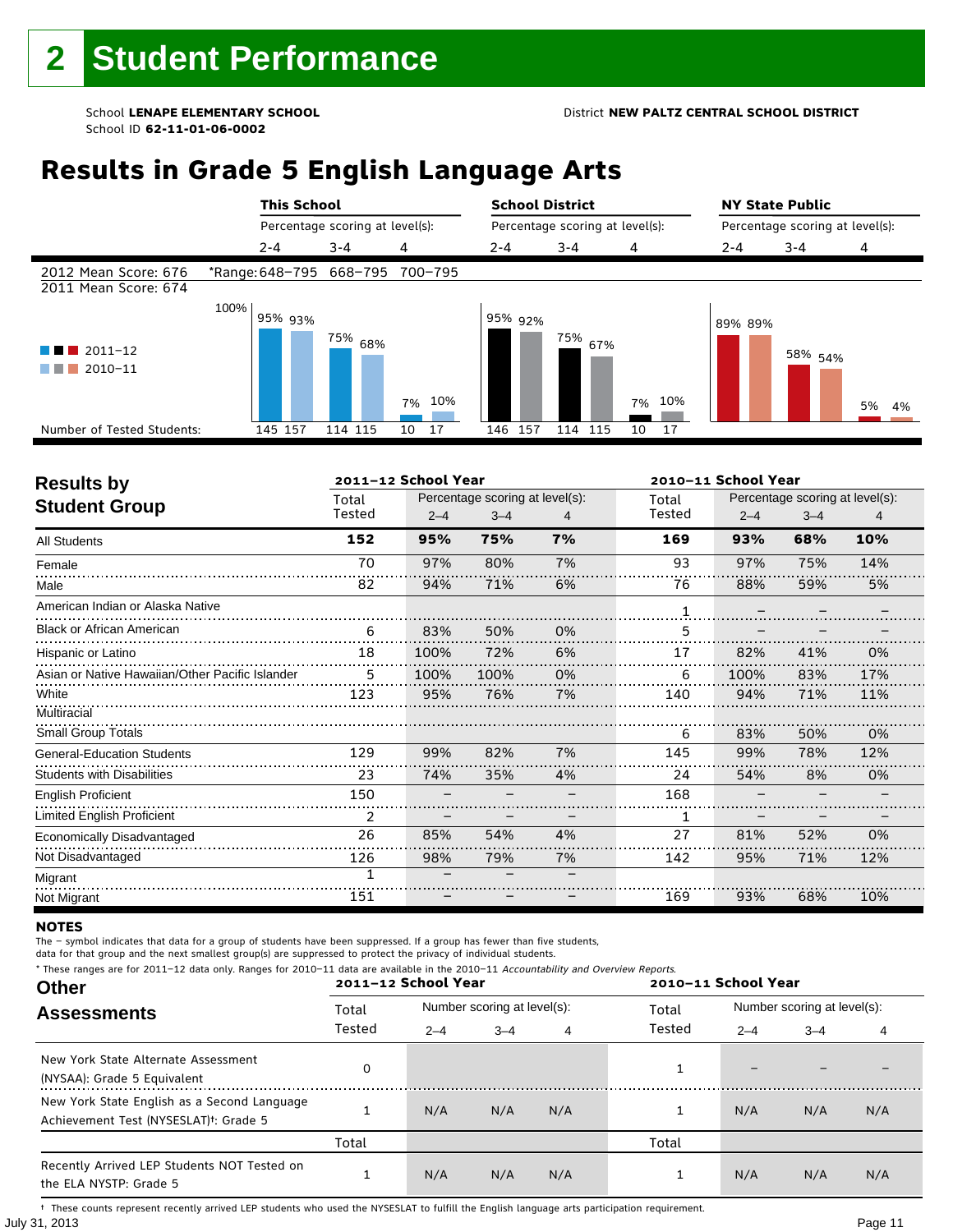#### School **LENAPE ELEMENTARY SCHOOL** District **NEW PALTZ CENTRAL SCHOOL DISTRICT**

## **Results in Grade 5 Mathematics**

|                                              | <b>This School</b>              |                                 |            | <b>School District</b> |                                 |            |         | <b>NY State Public</b>          |                    |
|----------------------------------------------|---------------------------------|---------------------------------|------------|------------------------|---------------------------------|------------|---------|---------------------------------|--------------------|
|                                              |                                 | Percentage scoring at level(s): |            |                        | Percentage scoring at level(s): |            |         | Percentage scoring at level(s): |                    |
|                                              | $2 - 4$                         | $3 - 4$                         | 4          | $2 - 4$                | $3 - 4$                         | 4          | 2-4     | $3 - 4$                         | 4                  |
| 2012 Mean Score: 689<br>2011 Mean Score: 687 | *Range: 640-780 676-780 707-780 |                                 |            |                        |                                 |            |         |                                 |                    |
| $2011 - 12$<br>4 D I<br>$2010 - 11$          | 100%<br>98% 98%                 | 69% 70%                         | 27%<br>17% | 97% 97%                | 69% 69%                         | 27%<br>17% | 93% 94% | 67% 66%                         | <sup>28%</sup> 23% |
| Number of Tested Students:                   | 150 166                         | 106 119                         | 41<br>29   | 166<br>150             | 106 119                         | 41<br>29   |         |                                 |                    |
|                                              |                                 |                                 |            |                        |                                 |            |         |                                 |                    |

| <b>Results by</b>                               |        | 2011-12 School Year |                                 |     |        | 2010-11 School Year |                                 |     |  |
|-------------------------------------------------|--------|---------------------|---------------------------------|-----|--------|---------------------|---------------------------------|-----|--|
| <b>Student Group</b>                            | Total  |                     | Percentage scoring at level(s): |     | Total  |                     | Percentage scoring at level(s): |     |  |
|                                                 | Tested | $2 - 4$             | $3 - 4$                         | 4   | Tested | $2 - 4$             | $3 - 4$                         | 4   |  |
| <b>All Students</b>                             | 153    | 98%                 | 69%                             | 27% | 170    | 98%                 | 70%                             | 17% |  |
| Female                                          | 71     | 99%                 | 72%                             | 20% | 94     | 98%                 | 68%                             | 15% |  |
| Male                                            | 82     | 98%                 | 67%                             | 33% | 76     | 97%                 | 72%                             | 20% |  |
| American Indian or Alaska Native                |        |                     |                                 |     |        |                     |                                 |     |  |
| <b>Black or African American</b>                | 6      | 83%                 | 50%                             | 0%  | 5      |                     |                                 |     |  |
| Hispanic or Latino                              | 18     | 100%                | 61%                             | 28% | 17     | 100%                | 53%                             | 6%  |  |
| Asian or Native Hawaiian/Other Pacific Islander | 6      | 100%                | 83%                             | 17% |        | 100%                | 71%                             | 43% |  |
| White                                           | 123    | 98%                 | 71%                             | 28% | 140    | 98%                 | 74%                             | 18% |  |
| Multiracial                                     |        |                     |                                 |     |        |                     |                                 |     |  |
| Small Group Totals                              |        |                     |                                 |     | 6      | 83%                 | 33%                             | 0%  |  |
| <b>General-Education Students</b>               | 130    | 99%                 | 73%                             | 28% | 146    | 99%                 | 79%                             | 20% |  |
| <b>Students with Disabilities</b>               | 23     | 91%                 | 48%                             | 17% | 24     | 88%                 | 17%                             | 0%  |  |
| <b>English Proficient</b>                       | 150    |                     |                                 |     | 168    |                     |                                 |     |  |
| Limited English Proficient                      | 3      |                     |                                 |     | 2      |                     |                                 |     |  |
| Economically Disadvantaged                      | 26     | 92%                 | 42%                             | 19% | 27     | 96%                 | 52%                             | 4%  |  |
| Not Disadvantaged                               | 127    | 99%                 | 75%                             | 28% | 143    | 98%                 | 73%                             | 20% |  |
| Migrant                                         |        |                     |                                 |     |        |                     |                                 |     |  |
| Not Migrant                                     | 152    |                     |                                 |     | 170    | 98%                 | 70%                             | 17% |  |

#### **NOTES**

The – symbol indicates that data for a group of students have been suppressed. If a group has fewer than five students,

|  | * These ranges are for 2011-12 data only. Ranges for 2010-11 data are available in the 2010-11 Accountability and Overview Reports. |
|--|-------------------------------------------------------------------------------------------------------------------------------------|
|--|-------------------------------------------------------------------------------------------------------------------------------------|

| <b>Other</b>                                                       |        | 2011-12 School Year         |         |  | 2010-11 School Year<br>Total<br>Tested<br>$2 - 4$<br>$\qquad \qquad -$ |                             |                          |  |
|--------------------------------------------------------------------|--------|-----------------------------|---------|--|------------------------------------------------------------------------|-----------------------------|--------------------------|--|
| <b>Assessments</b>                                                 | Total  | Number scoring at level(s): |         |  |                                                                        | Number scoring at level(s): |                          |  |
|                                                                    | Tested | $2 - 4$                     | $3 - 4$ |  |                                                                        | $3 - 4$                     |                          |  |
| New York State Alternate Assessment<br>(NYSAA): Grade 5 Equivalent |        |                             |         |  |                                                                        | $\overline{\phantom{0}}$    | $\overline{\phantom{0}}$ |  |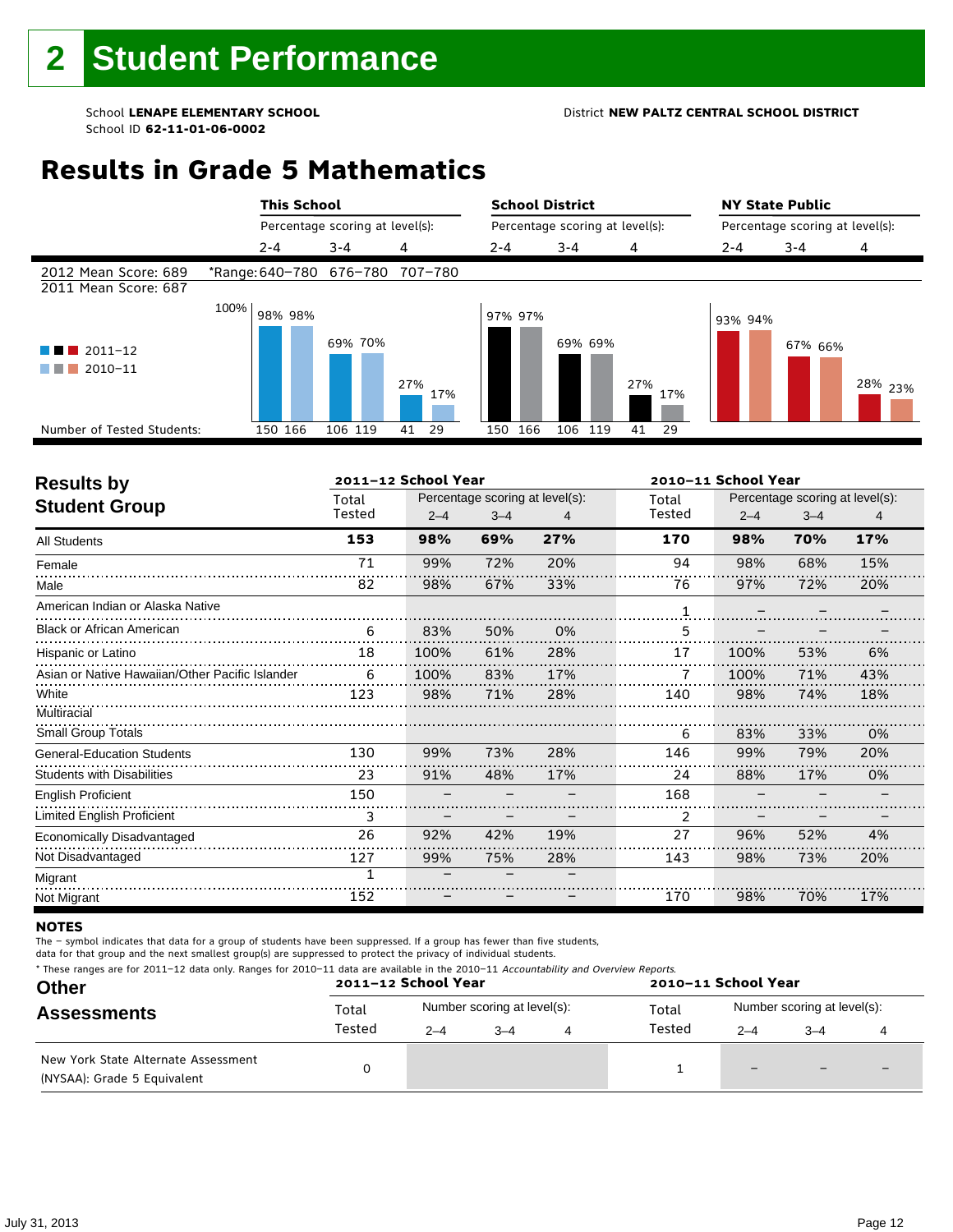## **Results in Grade 6 English Language Arts**

|                            | <b>This School</b> |                                 |   |         | <b>School District</b>          |   |         | <b>NY State Public</b>          |   |  |  |
|----------------------------|--------------------|---------------------------------|---|---------|---------------------------------|---|---------|---------------------------------|---|--|--|
|                            |                    | Percentage scoring at level(s): |   |         | Percentage scoring at level(s): |   |         | Percentage scoring at level(s): |   |  |  |
|                            | $2 - 4$            | $3 - 4$                         | 4 | $2 - 4$ | $3 - 4$                         | 4 | $2 - 4$ | $3 - 4$                         | 4 |  |  |
|                            | *Range:            |                                 |   |         |                                 |   |         |                                 |   |  |  |
|                            | 100%               |                                 |   |         |                                 |   |         |                                 |   |  |  |
| $\blacksquare$ 2011-12     |                    |                                 |   |         |                                 |   |         |                                 |   |  |  |
| $\blacksquare$ 2010-11     |                    |                                 |   |         |                                 |   |         |                                 |   |  |  |
|                            |                    |                                 |   |         |                                 |   |         |                                 |   |  |  |
| Number of Tested Students: |                    |                                 |   |         |                                 |   |         |                                 |   |  |  |

٦

| <b>Results by</b>                               |        | 2011-12 School Year |                                 |        | 2010-11 School Year |                                 |  |
|-------------------------------------------------|--------|---------------------|---------------------------------|--------|---------------------|---------------------------------|--|
| <b>Student Group</b>                            | Total  |                     | Percentage scoring at level(s): | Total  |                     | Percentage scoring at level(s): |  |
|                                                 | Tested | $2 - 4$             | $3 - 4$                         | Tested | $2 - 4$             | $3 - 4$                         |  |
| <b>All Students</b>                             |        |                     |                                 |        |                     |                                 |  |
| Female                                          |        |                     |                                 |        |                     |                                 |  |
| Male                                            |        |                     |                                 |        |                     |                                 |  |
| American Indian or Alaska Native                |        |                     |                                 |        |                     |                                 |  |
| <b>Black or African American</b>                |        |                     |                                 |        |                     |                                 |  |
| Hispanic or Latino                              |        |                     |                                 |        |                     |                                 |  |
| Asian or Native Hawaiian/Other Pacific Islander |        |                     |                                 |        |                     |                                 |  |
| White                                           |        |                     |                                 |        |                     |                                 |  |
| <b>Multiracial</b>                              |        |                     |                                 |        |                     |                                 |  |
| Small Group Totals                              |        |                     |                                 |        |                     |                                 |  |
| <b>General-Education Students</b>               |        |                     |                                 |        |                     |                                 |  |
| <b>Students with Disabilities</b>               |        |                     |                                 |        |                     |                                 |  |
| <b>English Proficient</b>                       |        |                     |                                 |        |                     |                                 |  |
| <b>Limited English Proficient</b>               |        |                     |                                 |        |                     |                                 |  |
| Economically Disadvantaged                      |        |                     |                                 |        |                     |                                 |  |
| Not Disadvantaged                               |        |                     |                                 |        |                     |                                 |  |
| Migrant                                         |        |                     |                                 |        |                     |                                 |  |
| Not Migrant                                     |        |                     |                                 |        |                     |                                 |  |

#### **NOTES**

The – symbol indicates that data for a group of students have been suppressed. If a group has fewer than five students,

data for that group and the next smallest group(s) are suppressed to protect the privacy of individual students. \* These ranges are for 2011–12 data only. Ranges for 2010–11 data are available in the 2010–11 Accountability and Overview Reports.

| THESE TRINGES ARE TOT ZUIT IZ GATA UNIV. NAHGES TOT ZUID II GATA ARE AVAILABLE IN THE ZUID II ACCOUNTABLILY AND OVERVIEW NEDOLDS.<br><b>Other</b> |        | 2011-12 School Year         |         |     |        | 2010-11 School Year |         |                             |  |  |
|---------------------------------------------------------------------------------------------------------------------------------------------------|--------|-----------------------------|---------|-----|--------|---------------------|---------|-----------------------------|--|--|
| <b>Assessments</b>                                                                                                                                | Total  | Number scoring at level(s): |         |     | Total  |                     |         | Number scoring at level(s): |  |  |
|                                                                                                                                                   | Tested | $2 - 4$                     | $3 - 4$ | 4   | Tested | $2 - 4$             | $3 - 4$ | 4                           |  |  |
| New York State Alternate Assessment<br>(NYSAA): Grade 6 Equivalent                                                                                |        |                             |         |     |        |                     |         |                             |  |  |
| New York State English as a Second Language<br>Achievement Test (NYSESLAT) <sup>+</sup> : Grade 6                                                 |        | N/A                         | N/A     | N/A | 0      | N/A                 | N/A     | N/A                         |  |  |
|                                                                                                                                                   | Total  |                             |         |     | Total  |                     |         |                             |  |  |
| Recently Arrived LEP Students NOT Tested on<br>the ELA NYSTP: Grade 6                                                                             |        | N/A                         | N/A     | N/A | 0      | N/A                 | N/A     | N/A                         |  |  |

July 31, 2013 Page 13 † These counts represent recently arrived LEP students who used the NYSESLAT to fulfill the English language arts participation requirement.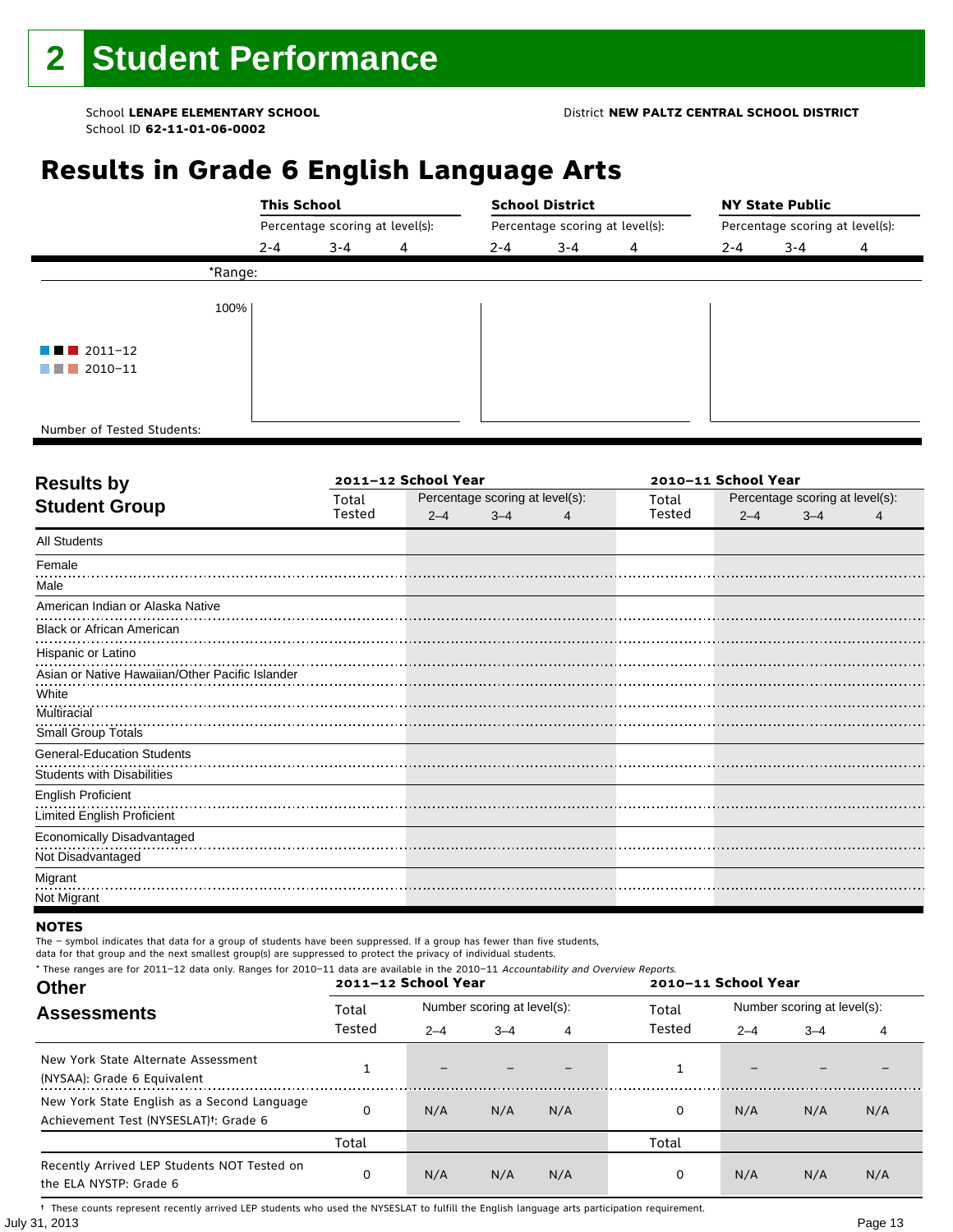## **Results in Grade 6 Mathematics**

|                            | <b>This School</b>              |         |   |         | <b>School District</b> |   |                                 | <b>NY State Public</b> |   |                                 |  |  |
|----------------------------|---------------------------------|---------|---|---------|------------------------|---|---------------------------------|------------------------|---|---------------------------------|--|--|
|                            | Percentage scoring at level(s): |         |   |         |                        |   | Percentage scoring at level(s): |                        |   | Percentage scoring at level(s): |  |  |
|                            | $2 - 4$                         | $3 - 4$ | 4 | $2 - 4$ | $3 - 4$                | 4 | $2 - 4$                         | $3 - 4$                | 4 |                                 |  |  |
| *Range:                    |                                 |         |   |         |                        |   |                                 |                        |   |                                 |  |  |
| 100%                       |                                 |         |   |         |                        |   |                                 |                        |   |                                 |  |  |
| $\blacksquare$ 2011-12     |                                 |         |   |         |                        |   |                                 |                        |   |                                 |  |  |
| $\blacksquare$ 2010-11     |                                 |         |   |         |                        |   |                                 |                        |   |                                 |  |  |
|                            |                                 |         |   |         |                        |   |                                 |                        |   |                                 |  |  |
| Number of Tested Students: |                                 |         |   |         |                        |   |                                 |                        |   |                                 |  |  |

٦

| Total  |         |         |                     | Total                           |         |         |                                                        |
|--------|---------|---------|---------------------|---------------------------------|---------|---------|--------------------------------------------------------|
| Tested | $2 - 4$ | $3 - 4$ | 4                   | Tested                          | $2 - 4$ | $3 - 4$ |                                                        |
|        |         |         |                     |                                 |         |         |                                                        |
|        |         |         |                     |                                 |         |         |                                                        |
|        |         |         |                     |                                 |         |         |                                                        |
|        |         |         |                     |                                 |         |         |                                                        |
|        |         |         |                     |                                 |         |         |                                                        |
|        |         |         |                     |                                 |         |         |                                                        |
|        |         |         |                     |                                 |         |         |                                                        |
|        |         |         |                     |                                 |         |         |                                                        |
|        |         |         |                     |                                 |         |         |                                                        |
|        |         |         |                     |                                 |         |         |                                                        |
|        |         |         |                     |                                 |         |         |                                                        |
|        |         |         |                     |                                 |         |         |                                                        |
|        |         |         |                     |                                 |         |         |                                                        |
|        |         |         |                     |                                 |         |         |                                                        |
|        |         |         |                     |                                 |         |         |                                                        |
|        |         |         |                     |                                 |         |         |                                                        |
|        |         |         |                     |                                 |         |         |                                                        |
|        |         |         |                     |                                 |         |         |                                                        |
|        |         |         | 2011-12 School Year | Percentage scoring at level(s): |         |         | 2010-11 School Year<br>Percentage scoring at level(s): |

#### **NOTES**

The – symbol indicates that data for a group of students have been suppressed. If a group has fewer than five students,

| <b>Other</b>                                                       |        | * These ranges are for 2011–12 data only. Ranges for 2010–11 data are available in the 2010–11 Accountability and Overview Reports.<br>2011-12 School Year<br>2010-11 School Year |                             |     |        |                          |                             |  |  |  |
|--------------------------------------------------------------------|--------|-----------------------------------------------------------------------------------------------------------------------------------------------------------------------------------|-----------------------------|-----|--------|--------------------------|-----------------------------|--|--|--|
| <b>Assessments</b>                                                 | Total  |                                                                                                                                                                                   | Number scoring at level(s): |     | Total  |                          | Number scoring at level(s): |  |  |  |
|                                                                    | Tested | $2 - 4$                                                                                                                                                                           | $3 - 4$                     |     | Tested | $2 - 4$                  | $-4$                        |  |  |  |
| New York State Alternate Assessment<br>(NYSAA): Grade 6 Equivalent |        |                                                                                                                                                                                   |                             | $-$ |        | $\overline{\phantom{0}}$ |                             |  |  |  |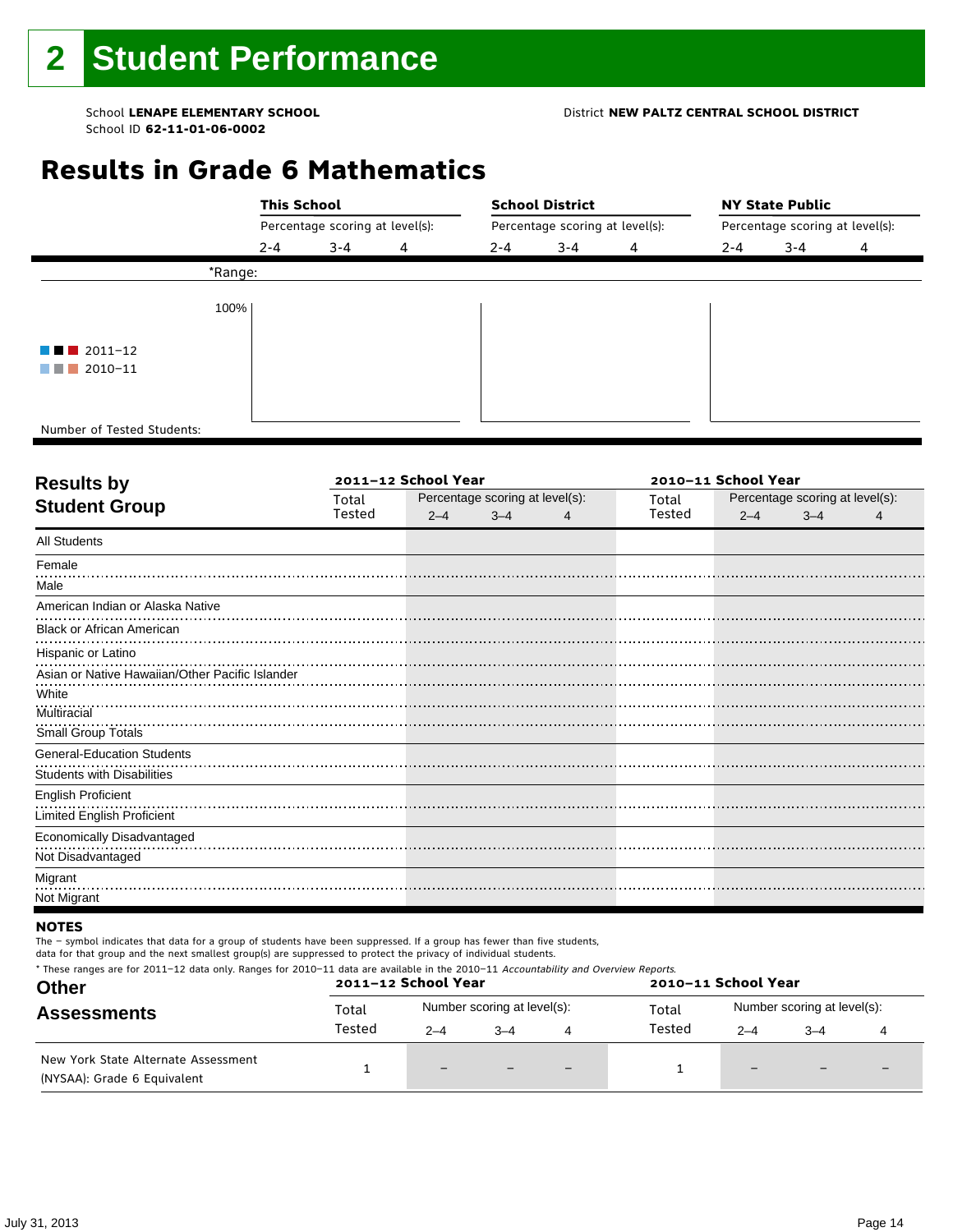## **Results in Grade 7 English Language Arts**

|                            | <b>This School</b> |                                 |   |         | <b>School District</b>          |   |         | <b>NY State Public</b>          |   |  |  |
|----------------------------|--------------------|---------------------------------|---|---------|---------------------------------|---|---------|---------------------------------|---|--|--|
|                            |                    | Percentage scoring at level(s): |   |         | Percentage scoring at level(s): |   |         | Percentage scoring at level(s): |   |  |  |
|                            | $2 - 4$            | $3 - 4$                         | 4 | $2 - 4$ | $3 - 4$                         | 4 | $2 - 4$ | $3 - 4$                         | 4 |  |  |
|                            | *Range:            |                                 |   |         |                                 |   |         |                                 |   |  |  |
|                            | 100%               |                                 |   |         |                                 |   |         |                                 |   |  |  |
| $\blacksquare$ 2011-12     |                    |                                 |   |         |                                 |   |         |                                 |   |  |  |
| $\blacksquare$ 2010-11     |                    |                                 |   |         |                                 |   |         |                                 |   |  |  |
|                            |                    |                                 |   |         |                                 |   |         |                                 |   |  |  |
| Number of Tested Students: |                    |                                 |   |         |                                 |   |         |                                 |   |  |  |

٦

| <b>Results by</b>                               |        | 2011-12 School Year |                                 | 2010-11 School Year |        |                                 |         |  |  |  |
|-------------------------------------------------|--------|---------------------|---------------------------------|---------------------|--------|---------------------------------|---------|--|--|--|
| <b>Student Group</b>                            | Total  |                     | Percentage scoring at level(s): |                     | Total  | Percentage scoring at level(s): |         |  |  |  |
|                                                 | Tested | $2 - 4$             | $3 - 4$                         |                     | Tested | $2 - 4$                         | $3 - 4$ |  |  |  |
| <b>All Students</b>                             |        |                     |                                 |                     |        |                                 |         |  |  |  |
| Female                                          |        |                     |                                 |                     |        |                                 |         |  |  |  |
| Male                                            |        |                     |                                 |                     |        |                                 |         |  |  |  |
| American Indian or Alaska Native                |        |                     |                                 |                     |        |                                 |         |  |  |  |
| <b>Black or African American</b>                |        |                     |                                 |                     |        |                                 |         |  |  |  |
| Hispanic or Latino                              |        |                     |                                 |                     |        |                                 |         |  |  |  |
| Asian or Native Hawaiian/Other Pacific Islander |        |                     |                                 |                     |        |                                 |         |  |  |  |
| White                                           |        |                     |                                 |                     |        |                                 |         |  |  |  |
| <b>Multiracial</b>                              |        |                     |                                 |                     |        |                                 |         |  |  |  |
| Small Group Totals                              |        |                     |                                 |                     |        |                                 |         |  |  |  |
| <b>General-Education Students</b>               |        |                     |                                 |                     |        |                                 |         |  |  |  |
| <b>Students with Disabilities</b>               |        |                     |                                 |                     |        |                                 |         |  |  |  |
| <b>English Proficient</b>                       |        |                     |                                 |                     |        |                                 |         |  |  |  |
| <b>Limited English Proficient</b>               |        |                     |                                 |                     |        |                                 |         |  |  |  |
| Economically Disadvantaged                      |        |                     |                                 |                     |        |                                 |         |  |  |  |
| Not Disadvantaged                               |        |                     |                                 |                     |        |                                 |         |  |  |  |
| Migrant                                         |        |                     |                                 |                     |        |                                 |         |  |  |  |
| Not Migrant                                     |        |                     |                                 |                     |        |                                 |         |  |  |  |

#### **NOTES**

The – symbol indicates that data for a group of students have been suppressed. If a group has fewer than five students,

data for that group and the next smallest group(s) are suppressed to protect the privacy of individual students. \* These ranges are for 2011–12 data only. Ranges for 2010–11 data are available in the 2010–11 Accountability and Overview Reports.

| THESE TRINGES ARE TOT ZUIT IZ GATA UNIV. NAHGES TOT ZUID II GATA ARE AVAILABLE IN THE ZUID II ACCOUNTABLILY AND OVERVIEW NEDOLDS.<br><b>Other</b> |        | 2011-12 School Year |                             |     | 2010-11 School Year |                             |         |     |  |  |
|---------------------------------------------------------------------------------------------------------------------------------------------------|--------|---------------------|-----------------------------|-----|---------------------|-----------------------------|---------|-----|--|--|
| <b>Assessments</b>                                                                                                                                | Total  |                     | Number scoring at level(s): |     | Total               | Number scoring at level(s): |         |     |  |  |
|                                                                                                                                                   | Tested | $2 - 4$             | $3 - 4$                     | 4   | Tested              | $2 - 4$                     | $3 - 4$ | 4   |  |  |
| New York State Alternate Assessment<br>(NYSAA): Grade 7 Equivalent                                                                                |        |                     |                             |     |                     |                             |         |     |  |  |
| New York State English as a Second Language<br>Achievement Test (NYSESLAT) <sup>+</sup> : Grade 7                                                 |        | N/A                 | N/A                         | N/A | 0                   | N/A                         | N/A     | N/A |  |  |
|                                                                                                                                                   | Total  |                     |                             |     | Total               |                             |         |     |  |  |
| Recently Arrived LEP Students NOT Tested on<br>the ELA NYSTP: Grade 7                                                                             |        | N/A                 | N/A                         | N/A | 0                   | N/A                         | N/A     | N/A |  |  |

July 31, 2013 Page 15 † These counts represent recently arrived LEP students who used the NYSESLAT to fulfill the English language arts participation requirement.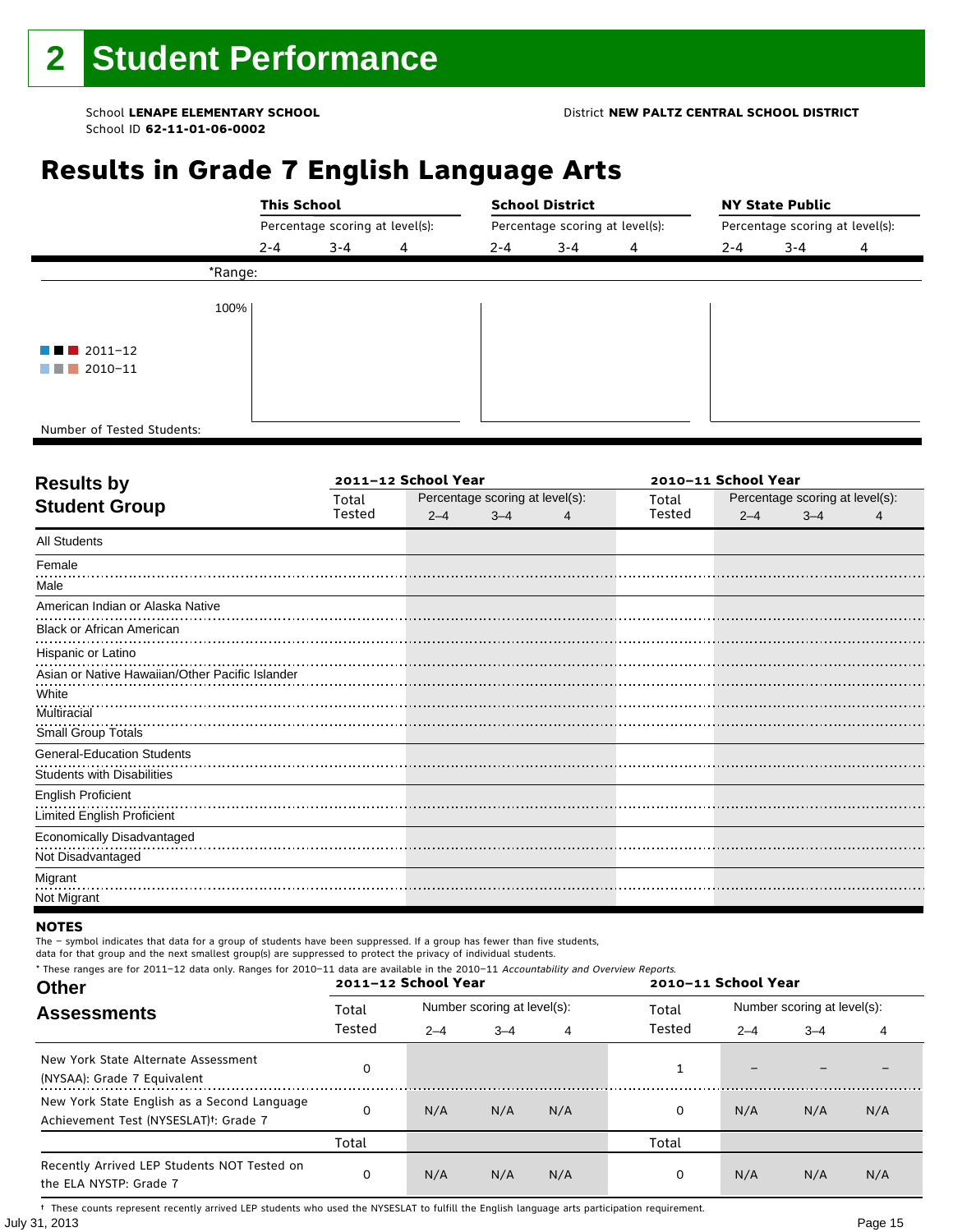## **Results in Grade 7 Mathematics**

|                            | <b>This School</b><br>Percentage scoring at level(s): |         |   |         | <b>School District</b>          |   | <b>NY State Public</b>          |         |   |  |  |
|----------------------------|-------------------------------------------------------|---------|---|---------|---------------------------------|---|---------------------------------|---------|---|--|--|
|                            |                                                       |         |   |         | Percentage scoring at level(s): |   | Percentage scoring at level(s): |         |   |  |  |
|                            | $2 - 4$                                               | $3 - 4$ | 4 | $2 - 4$ | $3 - 4$                         | 4 | $2 - 4$                         | $3 - 4$ | 4 |  |  |
| *Range:                    |                                                       |         |   |         |                                 |   |                                 |         |   |  |  |
| 100%                       |                                                       |         |   |         |                                 |   |                                 |         |   |  |  |
| $\blacksquare$ 2011-12     |                                                       |         |   |         |                                 |   |                                 |         |   |  |  |
| $\blacksquare$ 2010-11     |                                                       |         |   |         |                                 |   |                                 |         |   |  |  |
|                            |                                                       |         |   |         |                                 |   |                                 |         |   |  |  |
| Number of Tested Students: |                                                       |         |   |         |                                 |   |                                 |         |   |  |  |

٦

| Total  |         |         |                     | Total                           | Percentage scoring at level(s): |  |                     |  |  |
|--------|---------|---------|---------------------|---------------------------------|---------------------------------|--|---------------------|--|--|
| Tested | $2 - 4$ | $3 - 4$ | 4                   | Tested                          | $2 - 4$<br>$3 - 4$              |  |                     |  |  |
|        |         |         |                     |                                 |                                 |  |                     |  |  |
|        |         |         |                     |                                 |                                 |  |                     |  |  |
|        |         |         |                     |                                 |                                 |  |                     |  |  |
|        |         |         |                     |                                 |                                 |  |                     |  |  |
|        |         |         |                     |                                 |                                 |  |                     |  |  |
|        |         |         |                     |                                 |                                 |  |                     |  |  |
|        |         |         |                     |                                 |                                 |  |                     |  |  |
|        |         |         |                     |                                 |                                 |  |                     |  |  |
|        |         |         |                     |                                 |                                 |  |                     |  |  |
|        |         |         |                     |                                 |                                 |  |                     |  |  |
|        |         |         |                     |                                 |                                 |  |                     |  |  |
|        |         |         |                     |                                 |                                 |  |                     |  |  |
|        |         |         |                     |                                 |                                 |  |                     |  |  |
|        |         |         |                     |                                 |                                 |  |                     |  |  |
|        |         |         |                     |                                 |                                 |  |                     |  |  |
|        |         |         |                     |                                 |                                 |  |                     |  |  |
|        |         |         |                     |                                 |                                 |  |                     |  |  |
|        |         |         |                     |                                 |                                 |  |                     |  |  |
|        |         |         | 2011-12 School Year | Percentage scoring at level(s): |                                 |  | 2010-11 School Year |  |  |

#### **NOTES**

The – symbol indicates that data for a group of students have been suppressed. If a group has fewer than five students,

| * These ranges are for 2011–12 data only. Ranges for 2010–11 data are available in the 2010–11 Accountability and Overview Reports.<br><b>Other</b> |        | 2011-12 School Year |                             | 2010-11 School Year |                             |         |  |  |  |
|-----------------------------------------------------------------------------------------------------------------------------------------------------|--------|---------------------|-----------------------------|---------------------|-----------------------------|---------|--|--|--|
| <b>Assessments</b>                                                                                                                                  | Total  |                     | Number scoring at level(s): | Total               | Number scoring at level(s): |         |  |  |  |
|                                                                                                                                                     | Tested | $2 - 4$             | $3 - 4$                     | Tested              | $2 - 4$                     | $3 - 4$ |  |  |  |
| New York State Alternate Assessment<br>(NYSAA): Grade 7 Equivalent                                                                                  |        |                     |                             |                     |                             |         |  |  |  |